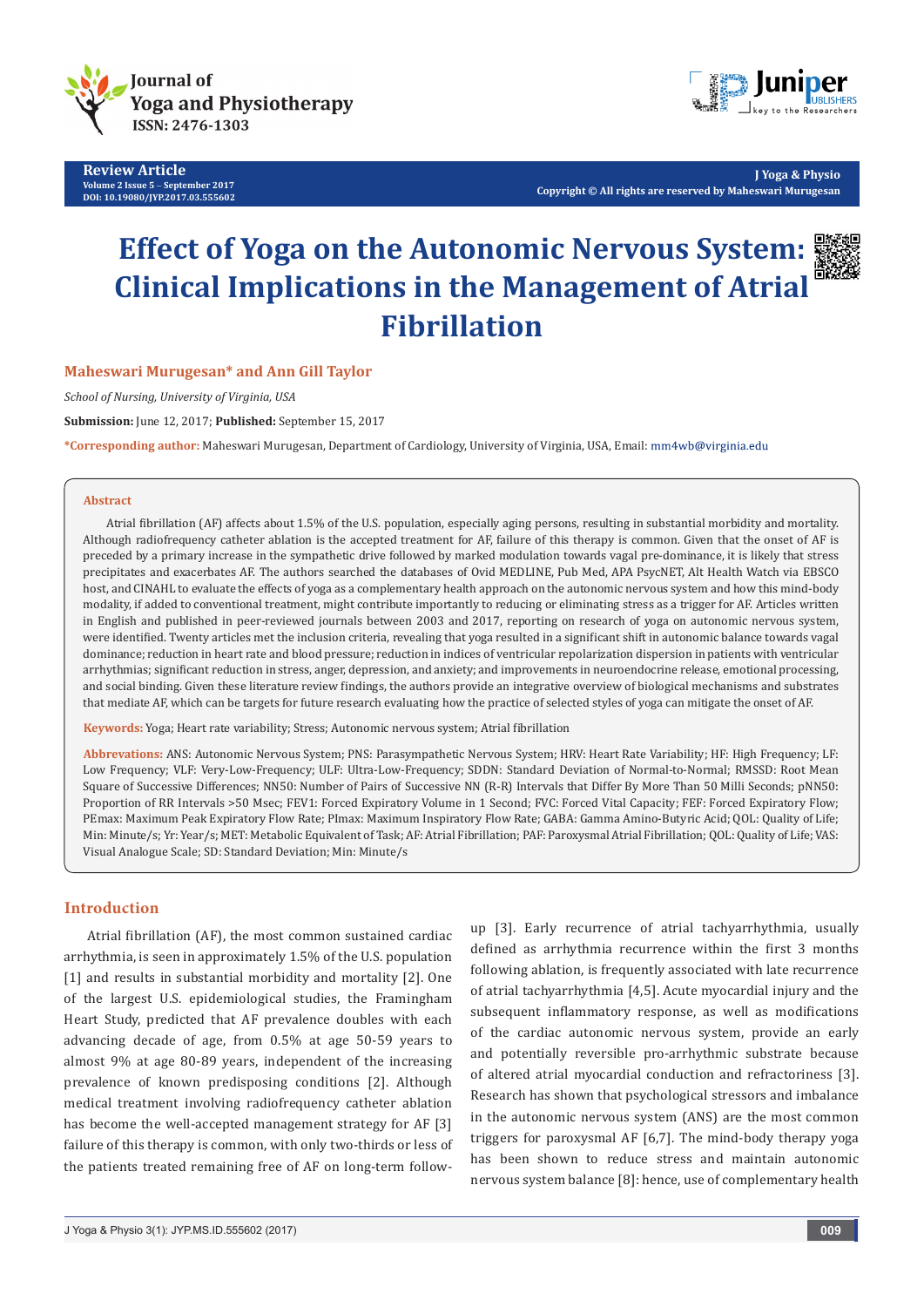approaches such as yoga, which are low-cost interventions, might contribute importantly to reducing stress, help individuals maintain balance in the ANS, and thereby prevent recurrence of AF. In this article, the authors provide an overview of AF, the effects of yoga on lessening stress and maintaining ANS balance, and suggest through a psychoneuroimmunological framework the possible mechanisms by which the practice of yoga could mitigate AF episodes and symptoms.

#### **Atrial fibrillation and associated symptoms**

Cumulative lifetime risk estimates reveal that AF is primarily a disease of aging. In U.S. and European community-based cohort studies, the estimated lifetime risk of AF is 22% to 26% in men and 22% to 23% in women by age 80 years [9]. The effects of heart failure, valvular disease, myocardial infarction, and ischemic stroke on AF are substantial. Heart failure increases the risk of AF by a 4.5-fold in men and a 5.9-fold in women. Valvular heart disease increases the risk of AF by a 1.8-fold in men and a 3.4 fold increase in women, with myocardial infarction significantly increasing the risk of AF by 40% in men [2]. Likewise, AF is a potent risk factor for ischemic stroke, increasing the risk of stroke 5-fold, thus leading to about 15% of all strokes nationally [10].

The most common AF symptoms include palpitations, shortness of breath, fatigue, dizziness, and anxiety. In a study of 100 randomly selected patients with AF, 88% reported palpitations on exertion, 86% reported palpitations at rest, 70% reported shortness of breath on exertion, 87% reported reduced physical ability, and 59% reported anxiety [6]. Adults with major depression, anxiety, or somatization disorder generally have an associated increase in the severity of their AF symptoms [11].

#### **Quality of life in individuals with AF**

AF contributes to increased morbidity in the elderly by adversely affecting their quality of life (QOL) and by deterioration in myocardial function, increasing susceptibility to heart failure, stroke, hospitalization, and mortality [12]. Evaluation of QOL in a group of 264 female patients with AF enrolled in the Canadian Trial of Atrial Fibrillation ( $N = 403$ ) showed that women had significantly more impaired QOL than men, specifically related to physical rather than emotional functioning [13]. In another study, outpatients with documented AF  $(N = 152)$  reported substantially poorer QOL than healthy controls [14]. Three of the four well-known randomized controlled trials (STAF, PIAF, RACE) comparing rate versus rhythm control demonstrated a greater improvement in QOL in patients receiving rate control [15] than those in the rhythm control group. However, the Atrial Fibrillation Follow-up Investigation of Rhythm Management (AFFIRM) trial revealed a similar improvement in QOL for both rate and rhythm control groups [15].

#### **Health care costs associated with AF**

A national survey estimated that direct medical costs were 73% higher in patients with AF compared with matched control subjects, representing a net incremental cost of \$8705 per patient per year and a national incremental cost between \$6 and \$26 billion [16]. Retrospective analyses of three federally funded U.S. databases using 2001 data [17] found that approximately 2,34,000 hospital outpatient department visits, 2,76,000 emergency room visits, 3,50,000 hospitalizations, and 5 million office visits were attributable annually to AF. The total annual medical cost for the treatment of AF in the inpatient, emergency department, and hospital outpatient settings estimated at \$6.65 billion is likely an underestimate as costs for long-term anticoagulation, stroke prevention, inpatient drugs, and hospital-based physician services were not included [17]. Patients with AF enrolled in the Fibrillation Registry Assessing Costs, Therapies, Adverse events, and Lifestyle (FRACTAL) study who were managed with cardioversion and pharmacotherapy incurred AF and other cardiovascular-related health care costs of \$4000 to \$5000 per year [18]. Among patients with recurrent AF, the frequency of recurrence was strongly associated with higher resource use, with each recurrence increasing annual costs by an average of \$1600 [18]. The cost-effectiveness of catheter ablation is difficult to determine because of differences in the experience levels of centers treating these patients, use of technology, and rates of reimbursement, each of which affects cost calculations [19]. Researchers evaluating the costeffectiveness of AF ablation compared with rhythm control or anti arrhythmic agents have shown that ablation treatment results in improved quality-adjusted life expectancy, although at a higher cost [18,19].

#### **Atrial fibrillation and stress**

Researchers have shown that psychological stressors and imbalance in the autonomic nervous system are the most common triggers for paroxysmal AF [6,7]. Acute life stressors affect the development and spontaneous conversion of AF and are thought to be mediated by the sympathetic nervous system. This hypothesis is supported by increased circulating catecholamine following an acute life stress and by observation that beta-adrenergic blockade prevents abnormal heart rhythm disturbances triggered by acute life stress [5]. In a study of 100 randomly selected patients with idiopathic paroxysmal atrial fibrillation, 54% reported psychological stress as the most common triggering factor for AF [6]. In another study of 116 patients with AF without an obvious cause, acute life stress significantly affected the development and spontaneous conversion of AF [7].

#### **Atrial fibrillation and the autonomic nervous system**

**How to cite this article:** Maheswari M, Ann G T. Effect of Yoga on the Autonomic Nervous System: Clinical Implications in the Management of Atrial **FIGRE TOW TO CITE THIS AFTICLE:** MANET MAY, AND GENERAL ON TOGA ON THE AUTOMOBIC IN FIGHTION. J Yoga & Physio. 2017; 3(1) : 555601. DOI: [10.19080/JYP.2017.03.555602](http://dx.doi.org/10.19080/JYP.2017.03.555602)[.](http://dx.doi.org/10.19080/JYP.2017.02.555601)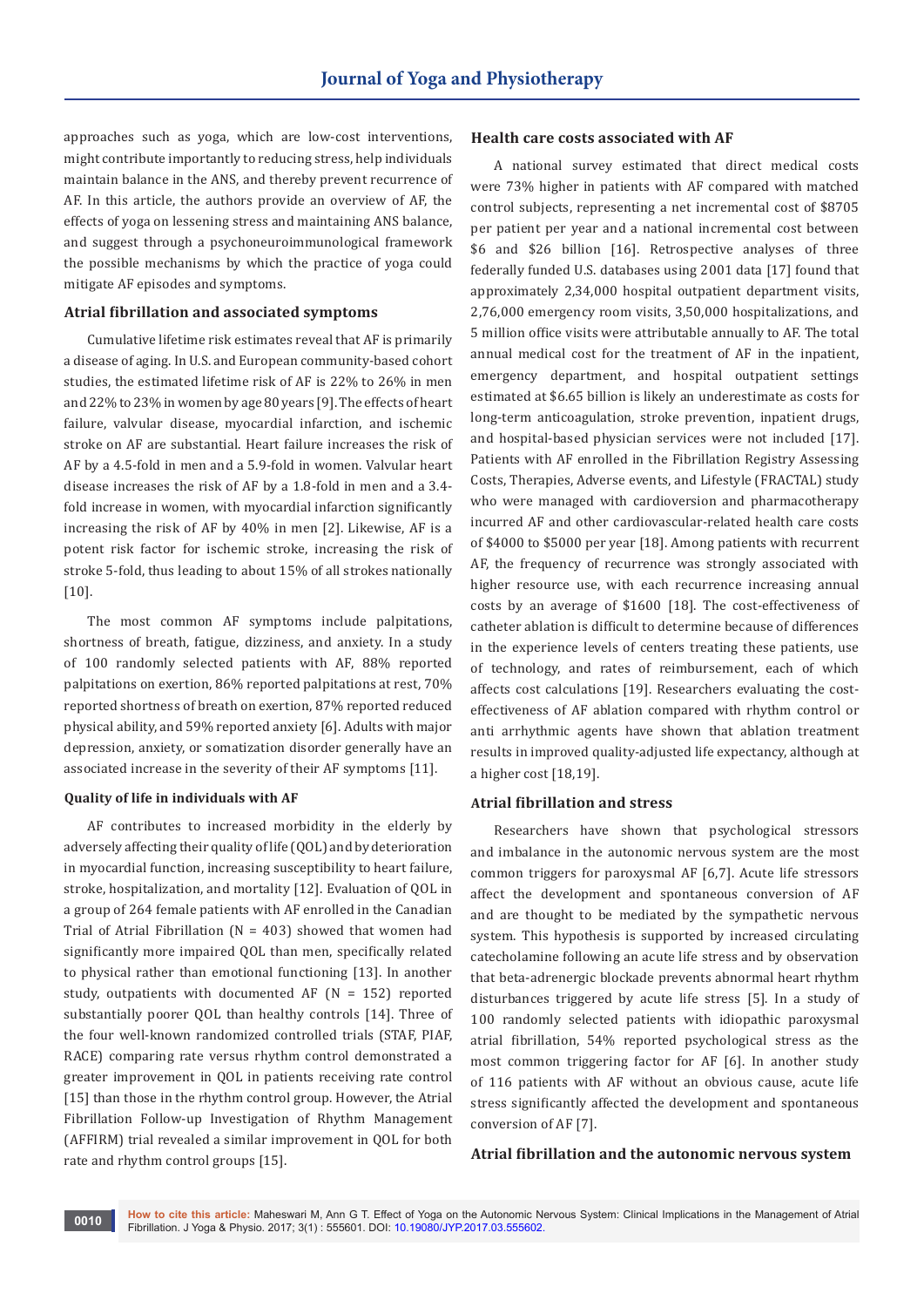The autonomic innervations to the heart from the brain, the spinal cord (extrinsic system) and the ganglion plexi of the heart itself comprise the local ANS (intrinsic system) [20]. This intrinsic cardiac ANS of the heart and the pericardium serves as more than a relay station for the intrinsic projections of the vagal-sympathetic system from the brain and spinal cord to the heart. Supporting this theory is the fact that ablation of the major ganglion plexi at the pulmonary vein atrial entrances either eliminates or markedly diminishes AF inducibility. Also, this intrinsic cardiac autonomic system can act independently to modulate numerous cardiac functions, including automaticity, contractility, and conduction [20].

In addition to the sympathetic component of the ANS, the parasympathetic component has been shown to play a role in AF [21]. Amar et al. [22] showed that the onset of AF was preceded by a primary increase in the sympathetic drive followed by marked modulation toward vagal pre-dominance. The physiologic studies by Patterson et al. [23] further indicate that sympathetic stimulation plays an important modulatory role in the emergence of focal drivers for AF in the presence of an increased vagal tone. The ANS is involved in the genesis of both AF triggers (i.e., ectopic foci that result from interaction between vagal and sympathetic stimulation) and the creation of a more established AF substrate that is needed for the maintenance of AF and is enhanced in the presence of structural heart disease [21]. It has been shown that the abnormal electrical conduction within the pulmonary veins could be sustained only in the presence of isoproterenol or acetylcholine, indicating that sympathomimetic or cholinergic stimulation appears to be necessary to promote the development of sustained focal activity in the pulmonary veins [21].

### **Relationship between autonomic nervous system and measurement of heart rate variability**

Heart rate variability (HRV), the variance between the R-R intervals or complete cardiac cycle on the electrocardiogram, can be used to assess the balance between the sympathetic and parasympathetic branches of the ANS [24]. Efferent sympathetic and parasympathetic activity is integrated in and with the activity occurring in the heart's intrinsic nervous system. Thus, HRV is considered a measure of neurocardiac function that reflects heart-brain interactions and ANS dynamics [25]. HRV is assessed with various analytical approaches, although the most commonly used are frequency domain (power spectral density) analysis and time domain analysis [25]. The European Society of Cardiology and the North American Society of Pacing and Electrophysiology Task Force Report on HRV divided heart rhythm oscillations into 4 primary frequency bands: highfrequency (HF), low-frequency (LF), very-low-frequency (VLF),

and ultra-low-frequency (ULF) [24]. It is often assumed that a low LF:HF ratio reflects greater parasympathetic activity relative to sympathetic activity [25]. In contrast, a high LF:HF ratio may indicate higher sympathetic activity relative to parasympathetic activity as can be observed when people engage in meeting a challenge that requires effort and increased sympathetic activation. Alternatively, it can indicate increased parasympathetic activity as it occurs during slow breathing. Time domain indices quantify the amount of variance in the inter-beat-intervals using statistical measures. The three most important and commonly reported time domain measures are the standard deviation of normal-to-normal (SDNN), the SDNN index, and the root mean square of successive differences (RMSSD) [25]. The modulation of vagal tone helps maintain the dynamic autonomic regulation important for cardiovascular health. Reduced parasympathetic (high frequency) activity has been found in cardiac pathologies and in patients under stress or suffering from panic, anxiety, or worry [24].

### **Yoga as a complementary health approach in treating atrial fibrillation**

Yoga, an ancient discipline from India, is a mind-body exercise in which both physical and mental disciplines are brought together to achieve peacefulness of mind and body, resulting in a relaxed state that is useful in managing stress and anxiety. To date, two studies have assessed the impact of yoga on AF. One, a proof-of-concept study [26], revealed that 60-minute Iyengar yoga sessions at least twice a week for 3 months improved symptoms, arrhythmia burden, heart rate, blood pressure, anxiety and depression scores, and several domains of QOL in adults with paroxysmal AF. A second study [27] using mediyoga as the intervention, showed that this style of yoga might potentially lower blood pressure, lower heart rate in patients with paroxysmal AF, and improve QOL compared to a control group.

Given the potential positive impact of yoga on decreasing AF episodes and symptoms as shown in Table 1, the authors conducted an extensive computerized search of diverse databases (Ovid MEDLINE, Pub Med, APA PsycNET, Alt Health Watch via EBSCO host, CINAHL), using key terms of heart rate variability and autonomic nervous system, to assess the effect of yoga on the ANS. These computerized searches yielded 230 studies (Ovid MEDLINE = 25, Pub Med = 31, APA PsycNET =  $16$ . Alt Health Watch = 153, CINAHL = 5), which were then reviewed for eligibility. Inclusion criteria were English language articles reporting on studies that (a) enrolled subjects 18 years and older and (b) were published between 2003 and 2017 in peerreviewed scientific journals.

**Table 1:** Studies reporting effects of yoga on atrial fibrillation [1].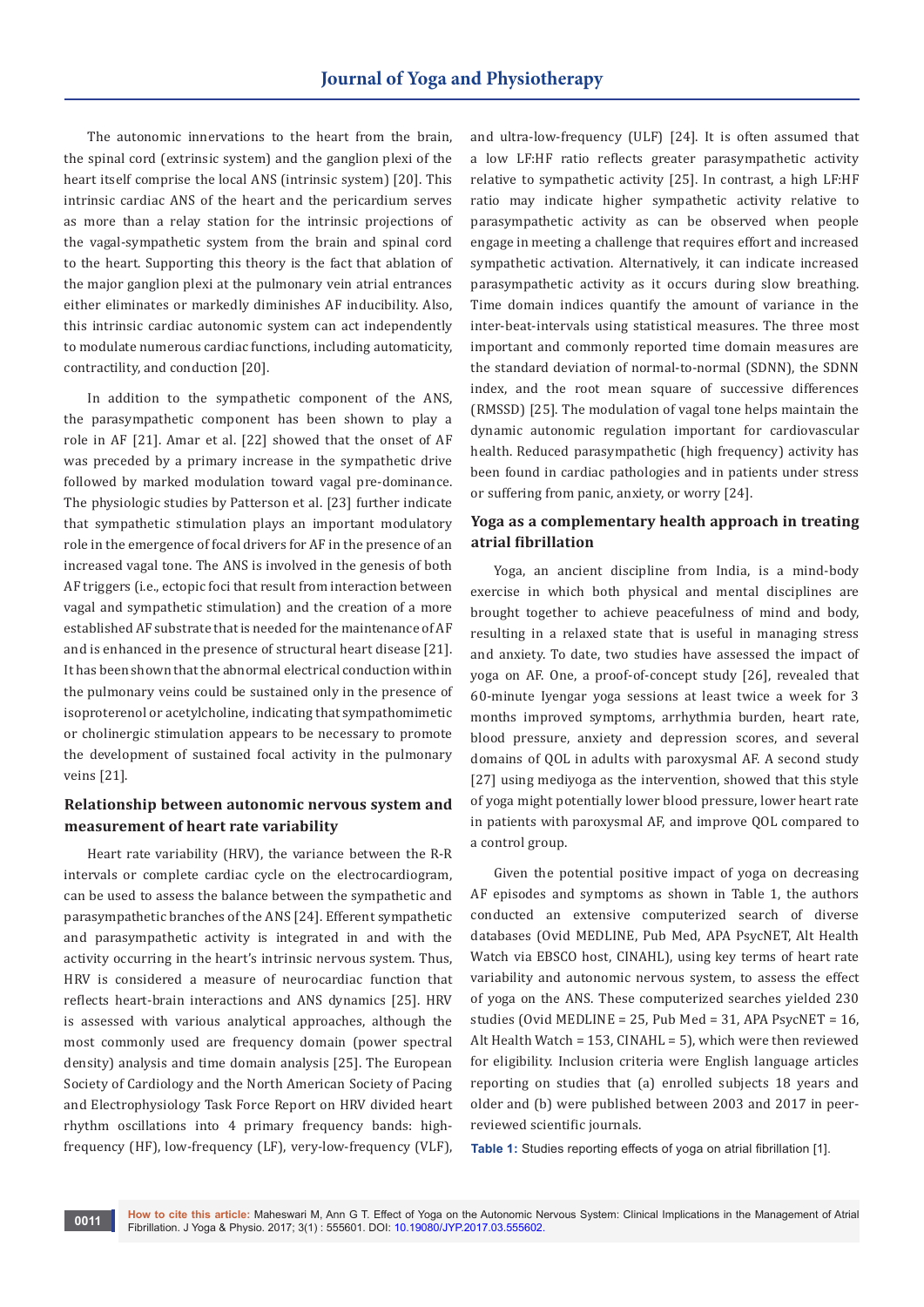| Article/<br>Study           | <b>Purpose</b>                                                                                                                         | Sample                                                                                                                                                                                                                                                                                                                               | Inclusion-<br><b>Exclusion</b><br>Criteria                                                                                                                                                                                                                                                                                                                                                                    | Intervention<br><b>Description</b>                                                                                                                                                                                                                                                                                                                                                                                                                                                                            | Research<br>Design                                                         | <b>Outcome</b><br><b>Measures</b>                                                                                                                                                                       | <b>Results</b>                                                                                                                                                                                                                                                                                                                                                                                                                                                                                        | Conclusion                                                                                                                                                                                                           |
|-----------------------------|----------------------------------------------------------------------------------------------------------------------------------------|--------------------------------------------------------------------------------------------------------------------------------------------------------------------------------------------------------------------------------------------------------------------------------------------------------------------------------------|---------------------------------------------------------------------------------------------------------------------------------------------------------------------------------------------------------------------------------------------------------------------------------------------------------------------------------------------------------------------------------------------------------------|---------------------------------------------------------------------------------------------------------------------------------------------------------------------------------------------------------------------------------------------------------------------------------------------------------------------------------------------------------------------------------------------------------------------------------------------------------------------------------------------------------------|----------------------------------------------------------------------------|---------------------------------------------------------------------------------------------------------------------------------------------------------------------------------------------------------|-------------------------------------------------------------------------------------------------------------------------------------------------------------------------------------------------------------------------------------------------------------------------------------------------------------------------------------------------------------------------------------------------------------------------------------------------------------------------------------------------------|----------------------------------------------------------------------------------------------------------------------------------------------------------------------------------------------------------------------|
| Lakkireddy<br>et al. $[26]$ | Purpose to<br>examine the<br>impact of<br>yoga on AF<br>burden, QOL,<br>depression,<br>and anxiety<br>scores                           | 103 consecu-<br>tive eligible<br>paroxysmal<br>atrial<br>fibrillation<br>patients<br>screened; 52<br>enrolled and<br>49 completed<br>study.<br>Age: 60.6 SD+<br>11.5<br>23 males and<br>26 females                                                                                                                                   | Inclusion criteria:<br>Patients with<br>paroxysmal AF<br>between 18 and<br>80 yrs of age<br>Exclusion<br>criteria:<br>Patients with<br>a history of AF<br>ablation within<br>3 months,<br>contraindications<br>for yoga training,<br>life expectancy<br><1 year, advanced<br>heart failure,<br>and those who<br>practiced any<br>form of yoga<br>in preceding 6<br>months                                     | Structured Iyengar<br>yoga training at least<br>twice weekly;60 min<br>training sessions<br>were conducted<br>in groups of 15-20<br>people in a yoga<br>studio by a certified<br>professional yoga<br>instructor; During<br>each yoga session, 10<br>min of<br>pranayamas, 10 min<br>of warm-up exercises,<br>30 min of asanas, and<br>10 min of relaxation<br>exercises performed;<br>An educational<br>DVD provided to<br>guide home yoga<br>practice;Compliance<br>reinforced with<br>biweekly phone calls | Single-center,<br>prospective,<br>self-<br>controlled<br>pre-post<br>study | AF symptoms<br>and episodes<br>using self-<br>reported<br>diary and<br>cardiac<br>non-looping<br>monitor;<br>SF-36;Zung<br>self-rated<br>anxiety scale<br>and Zung<br>self-rated<br>depression<br>scale | Yoga training<br>reduced symp-<br>tomatic AF<br>episodes (p<<br>$0.001$ ), symp-<br>tomatic non-<br>AF epi-sodes<br>$(p < 0.001)$ ,<br>asymptomatic<br>AF episodes (p<<br>0.001), depression<br>and anxiety (p<<br>0.001; improved<br>QOL parameters<br>of physical func-<br>tioning, general<br>health, vitality,<br>social functioning.<br>and mental health<br>domains on SF-<br>36;Significant<br>decrease in heart<br>rate, systolic and<br>diastolic blood<br>pressure after<br>yoga (p< 0.001) | In patients<br>with<br>paroxysmal<br>AF, yoga<br>improves<br>symptoms,<br>arrhythmia<br>burden, heart<br>rate, blood<br>pressure,<br>anxiety and<br>depression<br>scores, and<br>several<br>domains of<br>QOL        |
| Wahlstrom<br>M et al. [27]  | To investigate<br>whether yoga<br>can improve<br>QOL and<br>decrease<br>blood<br>pressure and<br>heart rate in<br>patients with<br>PAF | 80 partici-<br>pants with<br>a new<br>diagnosis<br>of PAF were<br>randomized<br>to either<br>a yoga<br>intervention<br>group or<br>a control<br>group;<br>Intervention<br>group: mean<br>age 64 SD+<br>$7, n=33$ (16)<br>males, 17<br>females);<br>Control<br>group: mean<br>age 63 SD+<br>$8$ , n= 36 (26)<br>males, 10<br>females) | Inclusion criteria:<br>New diagnosis<br>of PAF necessi-<br>tating pharma-<br>cological treat-<br>ment for at least<br>3 months<br>Exclusion<br>criteria: Patients<br>with difficulties<br>understanding<br>Swedish<br>language,<br>patients with<br>multiple<br>concurrent<br>medical<br>conditions (i.e.,<br>cancer, heart<br>failure, and<br>renal failure<br>with symptoms)<br>or cognitive<br>dysfunction | Mediyoga 1 time/<br>week X 12 weeks<br>in group sessions<br>specifically designed<br>for people with<br>cardiac diseases;<br>Each session started<br>with deep breathing<br>for 5-10 min followed<br>by three movements<br>(back flex, back)<br>roll, and SatKriva)<br>that included two<br>breathing techniques;<br>Subsequent<br>meditation (10 min)<br>and relaxation (10<br>min)                                                                                                                          | Randomized<br>controlled<br>design                                         | Two generic<br>health-<br>related QOL<br>question-<br>naires:<br>- Short-Form<br>Health Survey<br>$(SF-36)$<br>-VAS-<br>scale from<br>EuroQOL-5D<br>(EQ-5D)used                                         | At end of 12-week<br>intervention, yoga<br>group averaged<br>higher on SF-36<br>mental health<br>scores but no<br>differences in<br>EQ-5D VAS- scale<br>and physiological<br>health score seen<br>between the two<br>groups; At end of<br>study, yoga group<br>had significantly<br>lower heart rate<br>$(p=0.024)$ and<br>systolic $(p=0.033)$<br>and diastolic<br>blood pressure<br>(p<0.001)<br>compared to the<br>control group                                                                   | Yoga<br>with light<br>movements<br>and deep<br>breathing<br>might lead<br>to improved<br>QOL, lower<br>blood<br>pressure,<br>and lower<br>heart rate<br>in patients<br>with PAF<br>compared<br>to a control<br>group |

**Table 2:** Studies reporting effects of yoga on the ANS [1].

oo12 How to cite this article: Maheswari M, Ann G T[.](http://dx.doi.org/10.19080/JYP.2017.02.555601) Effect of Yoga on the Autonomic Nervous System: Clinical Implications in the Management of Atrial<br>Fibrillation. J Yoga & Physio. 2017; 3(1) : 555601. DOI: 10.19080/JYP.2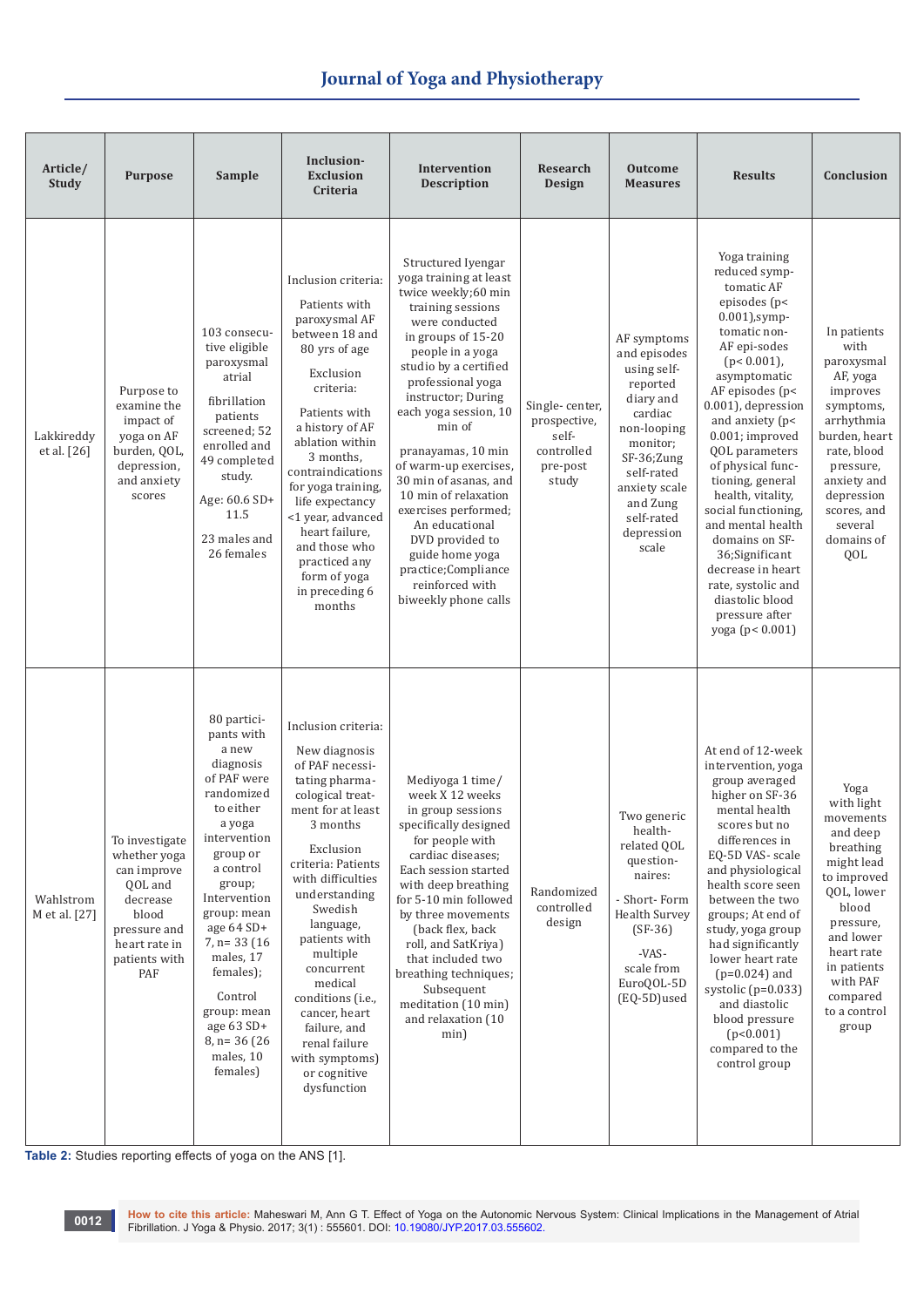| Article/<br><b>Study</b>     | <b>Purpose</b>                                                                                                                                                                                                                                          | Sample | Inclusion-Exclu-<br>sion Criteria | <b>Intervention De-</b><br>scription | <b>Research</b><br><b>Design</b> | <b>Outcome Mea-</b><br>sures | <b>Results</b>                                                                                                                                                                                                                                                                                                                                                                                                                                                                                                                                                                                                                                                                                                                                                                                                    | Conclusion                                                                                                                                                                                                                                                                                                      |
|------------------------------|---------------------------------------------------------------------------------------------------------------------------------------------------------------------------------------------------------------------------------------------------------|--------|-----------------------------------|--------------------------------------|----------------------------------|------------------------------|-------------------------------------------------------------------------------------------------------------------------------------------------------------------------------------------------------------------------------------------------------------------------------------------------------------------------------------------------------------------------------------------------------------------------------------------------------------------------------------------------------------------------------------------------------------------------------------------------------------------------------------------------------------------------------------------------------------------------------------------------------------------------------------------------------------------|-----------------------------------------------------------------------------------------------------------------------------------------------------------------------------------------------------------------------------------------------------------------------------------------------------------------|
| Sengupta<br>P [28]           | To develop a<br>state-of-the-art<br>review of health<br>impacts of yoga<br>and pranayama                                                                                                                                                                |        |                                   |                                      | Review of<br>Literature          |                              |                                                                                                                                                                                                                                                                                                                                                                                                                                                                                                                                                                                                                                                                                                                                                                                                                   | Yoga and pran-<br>ayama reduce<br>stress and anx-<br>iety, improves<br>autonomic<br>nervous system<br>balance by<br>triggering neu-<br>ro-hormonal<br>mechanisms by<br>the suppression<br>of sympathetic<br>activity, im-<br>proves physical<br>health of cancer<br>patients                                    |
| Brown<br>RP et al.<br>$[29]$ | To propose a<br>neurophysiologic<br>model to clarify<br>mechanisms by<br>which Sud-<br>harshanKriya<br>yogic breathing<br>can be used to<br>balance the<br>autonomic<br>nervous system<br>and influence<br>psychologic<br>and physiologic<br>parameters |        |                                   |                                      | Grounded<br>theory               |                              | A proposed<br>neurophysiologic<br>model that<br>postulates the fol-<br>lowing:<br>-Strengthening,<br>balancing and stabi-<br>lizing the autonomic<br>and stress response<br>systems<br>-Decreasing chemo-<br>reflex sensitivity<br>- Improved barore-<br>flex response<br>- Shifting to<br>Parasympathetic<br>dominance via vagal<br>stimulation<br>- Balancing of corti-<br>cal areas (synchroni-<br>zation) by thalamic<br>nuclei<br>-Calming effect on<br>the cortical area<br>involved in executive<br>functions such as an-<br>ticipation, planning,<br>and worry<br>-Activation of limbic<br>systems leading to<br>stimulation of fore-<br>brain reward<br>systems and emo-<br>tional release.<br>Increased release<br>of prolactin and<br>oxytocin enhancing<br>feelings of calmness<br>and social bonding | SudharshanK-<br>riya yoga may<br>improve auto-<br>nomic function,<br>neuroendo-<br>crine release,<br>emotional<br>processing, and<br>social binding;<br>The authors'<br>model might<br>be of heuristic<br>value in identi-<br>fying areas for<br>future clinical<br>research re-<br>lated to yogic<br>breathing |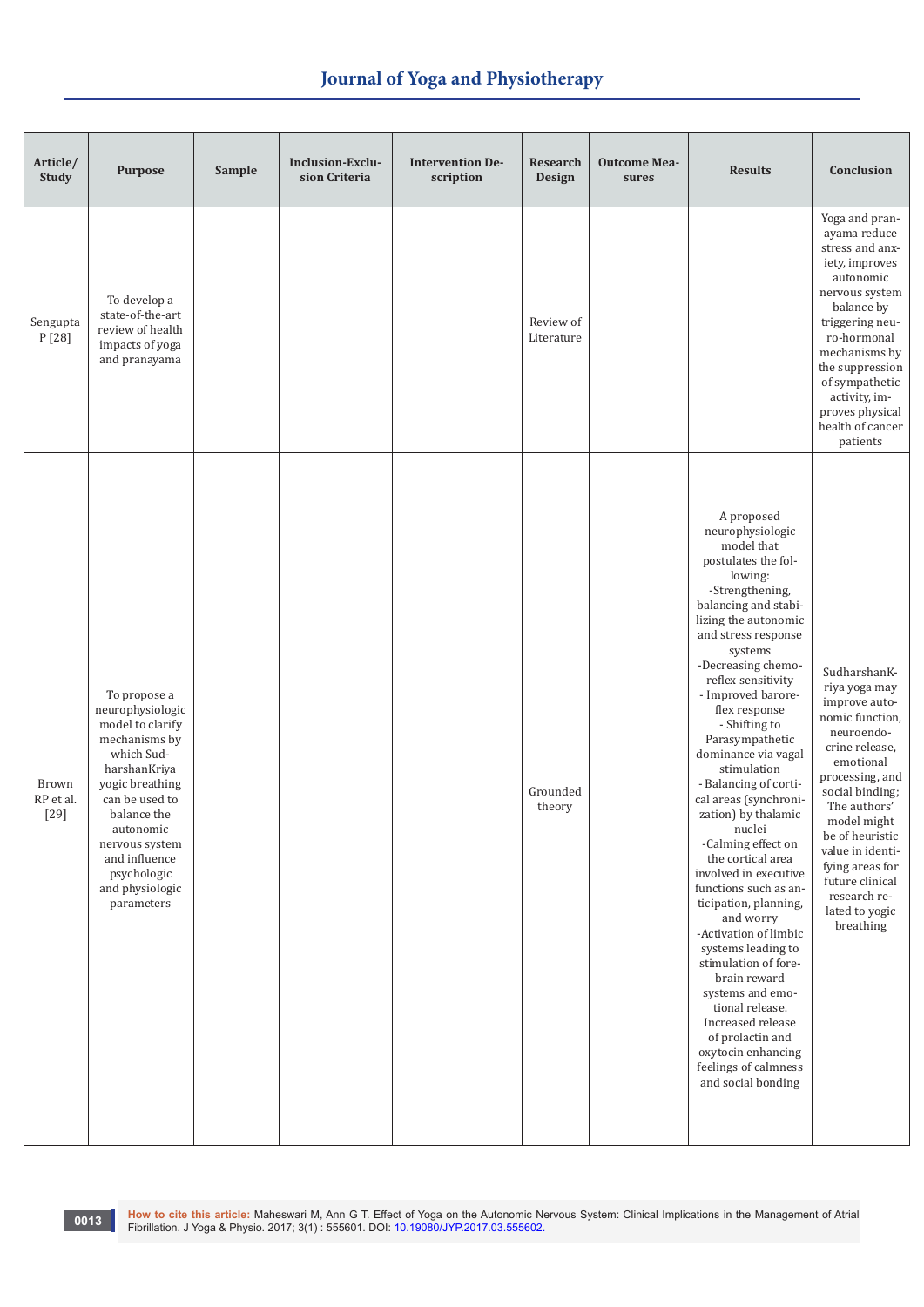| Markil<br>N et al.<br>$[30]$   | To compare<br>acute sympatho-<br>vagal changes<br>as measured by<br>HRV responses<br>to yoga nidra<br>relaxation alone<br>compared to<br>yoga nidra relax-<br>ation preceded<br>by hatha yoga                                        | 15 women<br>and 5 men<br>(mean age<br>29.15, SD<br>$±6.98$ , range<br>18-47 yrs)                                                                                                                                                                                                                                                                        | Inclusion criteria:<br>Healthy men and<br>women<br>Exclusion criteria:<br>previous history of<br>musculo-skeletal<br>disorders, cardio-<br>vascular disease,<br>taking medications<br>that affect heart<br>rate and blood<br>pressure, known<br>cardiac arrhyth-<br>mias, engaged in<br>regular aerobic ex-<br>ercise or strength<br>training exercise<br>>3 days per week<br>over prior 6<br>months                                                                                                                                                                                                                                                                                                                                                                                                                           | Yoga plus relaxation<br>group included 20<br>min of rest followed<br>by traditional 60-min<br>Hatha yoga session<br>followed by 30 min of<br>yoga nidra relaxation;<br>Relaxation group<br>included 20 min of<br>supine rest followed<br>by 30 min of yoga<br>nidra relaxation                                                                                                                                                                               | Ran-<br>domized<br>count-<br>er-bal-<br>anced<br>trial | Baseline heart<br>rate, and<br>indices of HRV,<br>including time<br>and frequency<br>domains                                                                | Significant changes<br>in heart rate and<br>HRV indices from<br>baseline in both<br>yoga plus relaxation<br>group and relaxation<br>alone group                                                                                                                                                                                                                                                                                           | Changes in<br>heart rate and<br>HRV reflect a<br>favorable shift<br>in autonomic<br>balance to para<br>sympathetic<br>branch of ANS,<br>occurring for<br>both yoga nidra<br>relaxation and<br>yoga nidra<br>relaxation pre-<br>ceded by Hatha<br>yoga                                                                                                                                                                                       |
|--------------------------------|--------------------------------------------------------------------------------------------------------------------------------------------------------------------------------------------------------------------------------------|---------------------------------------------------------------------------------------------------------------------------------------------------------------------------------------------------------------------------------------------------------------------------------------------------------------------------------------------------------|--------------------------------------------------------------------------------------------------------------------------------------------------------------------------------------------------------------------------------------------------------------------------------------------------------------------------------------------------------------------------------------------------------------------------------------------------------------------------------------------------------------------------------------------------------------------------------------------------------------------------------------------------------------------------------------------------------------------------------------------------------------------------------------------------------------------------------|--------------------------------------------------------------------------------------------------------------------------------------------------------------------------------------------------------------------------------------------------------------------------------------------------------------------------------------------------------------------------------------------------------------------------------------------------------------|--------------------------------------------------------|-------------------------------------------------------------------------------------------------------------------------------------------------------------|-------------------------------------------------------------------------------------------------------------------------------------------------------------------------------------------------------------------------------------------------------------------------------------------------------------------------------------------------------------------------------------------------------------------------------------------|---------------------------------------------------------------------------------------------------------------------------------------------------------------------------------------------------------------------------------------------------------------------------------------------------------------------------------------------------------------------------------------------------------------------------------------------|
| Dabhade<br>AM et al.<br>$[31]$ | To evaluate po-<br>tential beneficial<br>effects of pran-<br><i>ayama</i> on indices<br>of ventricular re<br>Polarization<br>dispersion by<br>measuring QTd<br>and JTd on a 12<br>lead surface ECG<br>in patients with<br>arrhythmia | 27 enrolled<br>in pranayama<br>sessions with<br>15 included<br>in final analy-<br>sis (12 males,<br>mean age 68,<br>$SD± 11$ years,<br>EF mean 28<br>$SD \pm 9\%$ ); 12<br>patients had<br>arrhythmia<br>secondary<br>to ischemic<br>cardiomy-<br>opathy and<br>others had<br>arrhythmia<br>secondary to<br>non-ischemic<br>dilated car-<br>diomyopathy | Inclusion criteria:<br>Presence of diag-<br>nosed arrhythmia,<br>echocardiograph-<br>ic evidence of<br>depressed left<br>ventricular func-<br>tion (EF <40%),<br>absence of active<br>ischemia as re-<br>vealed by a clinical<br>examination or by<br>exercise testing at<br>time of enrollment,<br>a stable medical<br>regimen for at<br>least 2 weeks prior<br>to starting session<br>and during entire<br>session, absence<br>of recent coronary<br>revascularization<br>procedures ( $\leq$<br>3 months), no<br>history of MI in<br>8 weeks prior to<br>enrollment<br>Exclusion criteria:<br>Class IA/III<br>anti-arrhythmic<br>medications,<br>inability to com-<br>plete pranayama<br>session, absence<br>of sinus rhythm at<br>entry or comple-<br>tion of session;<br>a complete bundle<br>branch block of<br>any kind | All patients complet-<br>ed 12- week program<br>(36 pranayama<br>sessions with<br>each session con-<br>sisting of 5 different<br>pranayama practices<br>(Bhastrika-10 mins,<br>Kapalbhati-10 mins,<br>Anilom-vilom-15<br>mins, Bhramari-5<br>times/day, and Udgit-<br>5 times/day) for 45<br>mins;<br>Before entering<br>sessions, participants<br>underwent symp-<br>tom-limited exercise<br>testing that usually<br>consisted of a tread-<br>mill protocol | Sin-<br>gle-group<br>pre-post<br>test<br>design        | Ventricular<br>repolarization<br>dispersions<br>(QTd, JTd),<br>metabolic<br>parameters<br>(changes in ex-<br>ercise capacity<br>and anaerobic<br>threshold) | - Exercise capacity<br>increased from $4 \pm$<br>1 MET to $5 \pm 2$ MET<br>(about 25%) after<br>pranayama and peak<br>oxygen consumption<br>increased from 15±4<br>ml 02/Kg/min to<br>$16 \pm 6$ ml; $02/Kg/$<br>min after pranaya-<br>ma (did not reach<br>statistical signifi-<br>cance); - Statistically<br>significant decreases<br>in all intervals (QTd,<br>QTc-d, JTd, JTc-d)<br>at the comple-tion<br>of the pranayama<br>program | Pranayama<br>significantly<br>reduced the in-<br>dices of signifi-<br>cant ventricular<br>repolarization<br>dispersion in<br>patients with<br>arrhythmia,<br>suggesting that<br>interventions<br>such as yoga,<br>which increases<br>PNS and GABA<br>activity, might<br>be effective<br>in treatment<br>resistant sub-<br>jects who failed<br>to respond to<br>pharmacologic<br>agents that in-<br>crease activity<br>in the GABA<br>system |

oote How to cite this article: Maheswari M, Ann G T[.](http://dx.doi.org/10.19080/JYP.2017.02.555601) Effect of Yoga on the Autonomic Nervous System: Clinical Implications in the Management of Atrial (1955) Fibrillation. J Yoga & Physio. 2017; 3(1) : 555601. DOI: 10.1908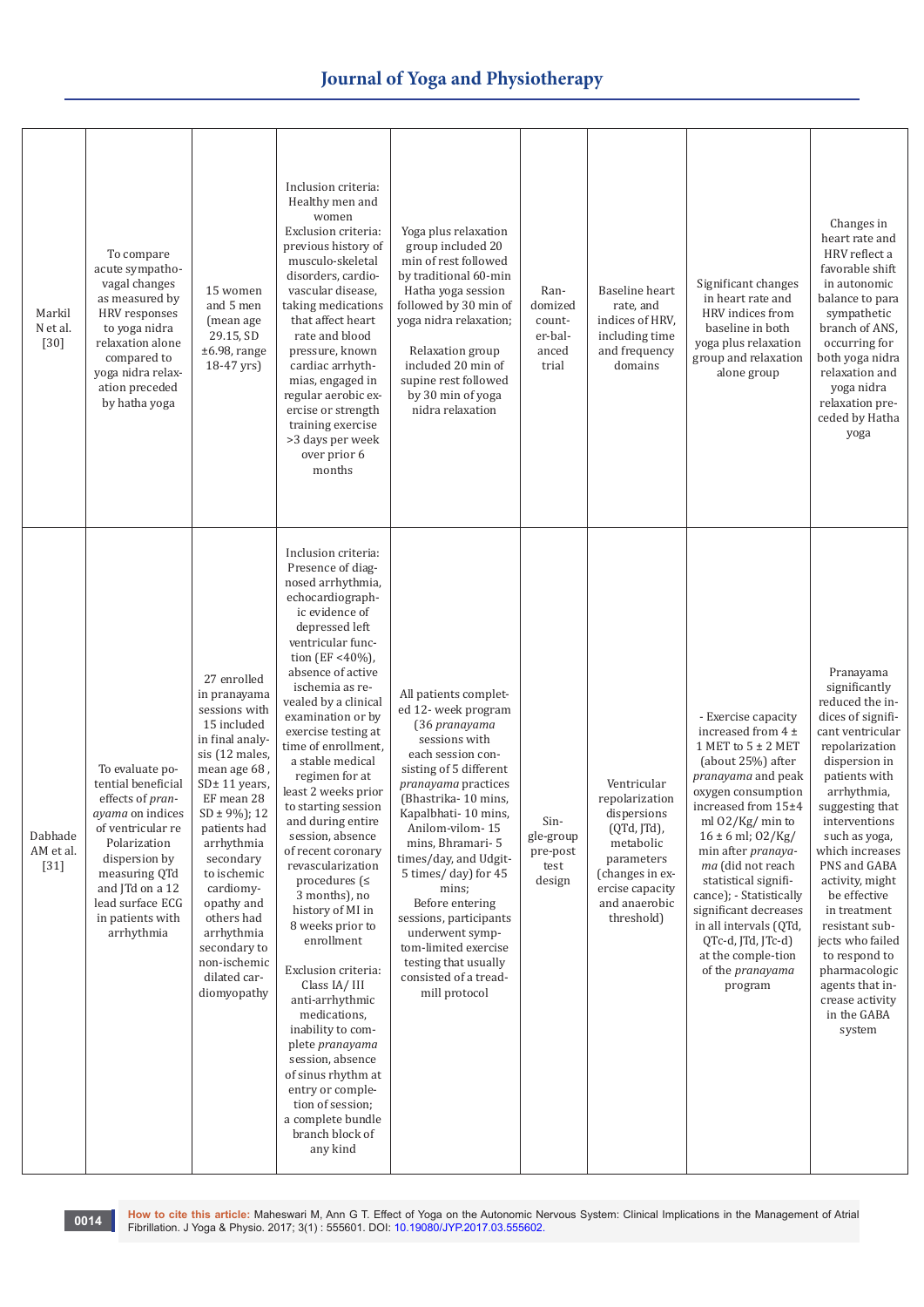| Bidwell<br>AJ et al.<br>$[32]$   | To assess wheth-<br>er 10 weeks of<br>yoga training<br>might improve<br>QOL and HRV<br>in patients with<br>asthma                                                                                                                                             | 19 females.<br>age: 20-65<br>years old<br>with clinical<br>and function-<br>al evidence<br>of mild to<br>moderate<br>asthma as<br>assessed by<br>physician | Inclusion criteria:<br>FEV1/FVC ratio of<br><80% predicted,<br>use of a bron-<br>cho-dilator at least<br>once daily, symp-<br>toms of wheezing<br>and/or coughing<br>for a minimum<br>of 2 years that<br>improves either<br>spontan-eously or<br>with drug therapy<br>Exclusion criteria:<br>Smoking $\geq$ 2<br>cigarettes per day;<br>participated in<br>yoga in the pre-<br>vious 12 months;<br>diagnosis of<br>hypertension and<br>major orthopedic<br>injuries prohibit-<br>ing performance<br>of various yoga<br>postures; currently<br>taking medications<br>such as beta block-<br>ers that would<br>alter autonomic<br>function | 1-hour super-vised<br>yoga sessions/10<br>weeks led by certified<br>yoga instructor<br>Each class consisted<br>of 10 min of relax-<br>ation/<br>deep breathing<br>exercises followed by<br>40 min of Hatha yoga<br>postures; sessions<br>finished with 10<br>min of meditation to<br>control stress levels;<br>Additionally, par-<br>ticipants supposed<br>to perform 30-min<br>session/wkly at home<br>using a written lesson<br>plan; 1-hour sessions<br>$2/wk/10$ weeks in<br>group settings and<br>30 min sessions of 1<br>time/wk for following<br>10 weeks in a group<br>setting                                                                                                                                                | Ran-<br>domized<br>controlled<br>trial | St. George's Re-<br>spiratory Ques-<br>tionnaire to<br>assess QOL and<br>an isometric<br>exercise test to<br>assess HRV pre-<br>and post-inter-<br>vention | Significant im-<br>provements in QOL<br>observed with yoga<br>training, although no<br>changes were found<br>in control group;<br>yoga group demon-<br>strated decreased<br>parasympathetic<br>modulation (HF); in-<br>creased sympathetic<br>(LF) and sympatho<br>vagal modulation<br>(Log LF/HF) in re-<br>sponse to isometric<br>forearm (IFE) exer-<br>cise with no change<br>in control group | Yoga training<br>improved QOL<br>in women with<br>mild-to-mod-<br>erate asthma<br>and resulted in<br>decreased para-<br>sympathetic<br>and increased<br>sympathetic<br>modulation in<br>response to an<br>IFE                                                                                    |
|----------------------------------|---------------------------------------------------------------------------------------------------------------------------------------------------------------------------------------------------------------------------------------------------------------|------------------------------------------------------------------------------------------------------------------------------------------------------------|------------------------------------------------------------------------------------------------------------------------------------------------------------------------------------------------------------------------------------------------------------------------------------------------------------------------------------------------------------------------------------------------------------------------------------------------------------------------------------------------------------------------------------------------------------------------------------------------------------------------------------------|---------------------------------------------------------------------------------------------------------------------------------------------------------------------------------------------------------------------------------------------------------------------------------------------------------------------------------------------------------------------------------------------------------------------------------------------------------------------------------------------------------------------------------------------------------------------------------------------------------------------------------------------------------------------------------------------------------------------------------------|----------------------------------------|------------------------------------------------------------------------------------------------------------------------------------------------------------|----------------------------------------------------------------------------------------------------------------------------------------------------------------------------------------------------------------------------------------------------------------------------------------------------------------------------------------------------------------------------------------------------|--------------------------------------------------------------------------------------------------------------------------------------------------------------------------------------------------------------------------------------------------------------------------------------------------|
| Raghuraj<br>P & Telles<br>S [33] | To study<br>effects of three<br>yoga breath-<br>ing practices<br>(right nostril<br>yoga breathing<br>$(RNYB)$ ,<br>left nostril yoga<br>breath-ing<br>(LNYB), and<br>alter-nate nostril<br>yoga breathing<br>(ANYB) com-<br>pared to breath<br>awareness(BAW) | 21 male<br>volunteers<br>18-45 yrs<br>(mean age<br>27.5, SD<br>$\pm 6.3$                                                                                   | Inclusion criteria:<br>Healthy volun-<br>teers not on any<br>medications and<br>not using any well-<br>ness strategy; no<br>history of smoking<br>or respiratory<br>ailments, including<br>nasopharyngeal<br>abnormalities; all<br>right handed and<br>had experience<br>in practicing 3<br>yoga breathing<br>techniques ranging<br>between 3-48<br>months; all com-<br>pleted 3 months of<br>intensive, residen-<br>tial yoga training<br>Exclusion criteria:<br>Women excluded<br>given autonomic<br>and respiratory<br>variables vary with<br>phases of menstru-<br>al cycle                                                          | Participants assigned<br>to five sessions as five<br>possible sequences;<br>Sequence 1= RNYB,<br>LNYB, ANYB, BAW<br>and NB; Sequence 2=<br>LNYB, ANYB, BAW,<br>NB, RNYB; Sequence<br>3= ANYB, BAW, NB,<br>RNYB, LNYB; Se-<br>quence 4= BAW, NB,<br>RNYB, LNYB, ANYB;<br>Sequence 5= NB,<br>RNYB, LNYB, ANYB,<br>BAW;<br>For each sequence<br>five sessions of 40<br>min each conducted<br>on 5 different days;<br>Each 40-min session<br>consisted of 30 min<br>during which subjects<br>practiced any one of<br>the four breathing<br>techniques or did not<br>do any breath manip-<br>ulation (in the control<br>session); each 30 min<br>period preceded and<br>followed by 5-min<br>'rest periods' without<br>breath manipulation |                                        | Heart rate, skin<br>conductance,<br>finger plethys-<br>mogram am-<br>plitude, breath<br>rate, blood pres-<br>sure, frequency<br>domain analysis<br>of HRV  | RNYB can increase<br>sympathetic tone<br>and cardiac sympa-<br>thetic activity given<br>it increases BP and<br>HR; LNYB resulted in<br>decrease in systolic<br>BP and mean BP;<br>ANYB resulted in<br>decrease in both<br>systolic and diastolic<br>BP, increase in HR,<br>skin conductance<br>level, LF power, LF/<br>HF ratio of the HRV<br>spec-trum                                            | Yoga breathing<br>practices result<br>in physiologic<br>effects on auto-<br>nomic activity<br>by increasing<br>sympathetic re-<br>sponse, which<br>could have been<br>related to slow-<br>er breath rate;<br>ANYB resulted<br>in decrease in<br>both systolic<br>and diastolic<br>blood pressure |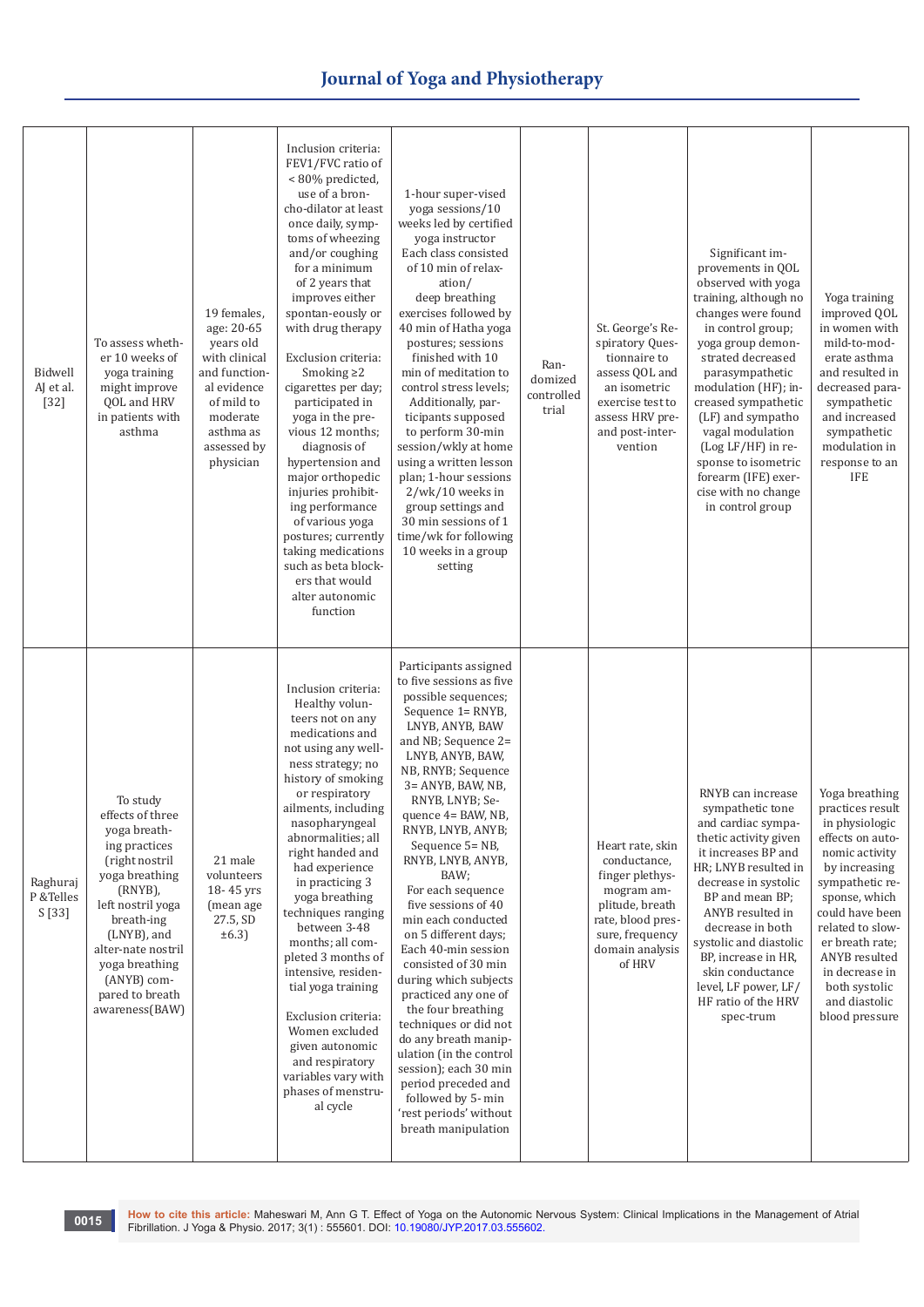| Mourya<br>M, et al.<br>$[34]$   | To analyze<br>whether breath-<br>ing exercises<br>practiced in<br>various forms of<br>meditations such<br>as yoga might in-<br>fluence autonom-<br>ic functions and<br>serve as basis of<br>therapeutic bene-<br>fit to hyperten-<br>sive patients                                                | 60 men<br>and women<br>patients 20-<br>60 yrs of age<br>with Stage I<br>essential hy-<br>pertension                                                                                                              | Inclusion criteria:<br>Diagnosis of<br>essential Stage 1<br>hypertension with<br>systolic BP 140-<br>159 mm Hg and<br>diastolic BP 90-99<br>mm Hg;<br>(Some not on any<br>medications, while<br>others were re-<br>ceiving diuretics or<br>angiotensin-con-<br>verting enzyme<br>receptors or both) | Participants ran-<br>domly assigned into<br>one of 3 groups (20/<br>group); Group 1<br>had no intervention,<br>Group 2 practiced<br>slow-breathing<br>exercise, and Group<br>3 practiced fast<br>breathing exercises<br>15 min twice daily<br>10-12 hours apart for<br>3 months | Random-<br>ized, pro-<br>spective,<br>controlled<br>clinical<br>study | Baseline and<br>post-inter-ven-<br>tion BP, auto-<br>nomic function<br>tests such as<br>standing-to-ly-<br>ing ratio, im-<br>mediate heart<br>rate response<br>to standing<br>(30:15), valsal-<br>va ratio, heart<br>rate variation<br>with respira-<br>tion, hand-<br>grip test, and<br>cold pressor<br>response | <b>BP</b> decreased<br>longitudinally over<br>3-months in both in-<br>ter-vention groups;<br>S/L ratio, 30:15<br>ratio, E/I ratio, and<br>BP response in<br>hand grip and cold<br>pressor test showed<br>significant changes<br>only in patients<br>practicing the slow<br>breathing exercise                                                                                                                                             | Both types<br>of breathing<br>exercises<br>benefit patients<br>with hyperten-<br>sion; However,<br>improvement in<br>both sym-<br>pathetic and<br>parasympathet-<br>ictic reactivity<br>might be the<br>mechanism that<br>is associat-<br>ed in those<br>practicing the<br>slow-breathing<br>exercise |
|---------------------------------|---------------------------------------------------------------------------------------------------------------------------------------------------------------------------------------------------------------------------------------------------------------------------------------------------|------------------------------------------------------------------------------------------------------------------------------------------------------------------------------------------------------------------|-----------------------------------------------------------------------------------------------------------------------------------------------------------------------------------------------------------------------------------------------------------------------------------------------------|---------------------------------------------------------------------------------------------------------------------------------------------------------------------------------------------------------------------------------------------------------------------------------|-----------------------------------------------------------------------|-------------------------------------------------------------------------------------------------------------------------------------------------------------------------------------------------------------------------------------------------------------------------------------------------------------------|-------------------------------------------------------------------------------------------------------------------------------------------------------------------------------------------------------------------------------------------------------------------------------------------------------------------------------------------------------------------------------------------------------------------------------------------|-------------------------------------------------------------------------------------------------------------------------------------------------------------------------------------------------------------------------------------------------------------------------------------------------------|
| Pramanik<br>T, et al.<br>$[35]$ | To evaluate<br>immediate<br>effects of slow<br>pace bhastrika<br>pranayama for 5<br>min on heart rate<br>and blood pres-<br>sure and effect of<br>same breathing<br>exercise for same<br>duration follow-<br>ing oral intake of<br>hyoscine-N-bu-<br>tyl-bromide<br>(parasympathetic<br>blockade) | 39 volun-<br>teers (age<br>25-40 yrs)<br>practiced<br>bhastrika<br>pranayma<br>and 10<br>volunteers<br>practiced<br>bhastrika<br>Pranayama<br>30-min after<br>oral intake<br>of hyos-<br>cine-N-butyl<br>bromide | Inclusion criteria:<br>Healthy,<br>non-smoker, see-<br>tary volunteers                                                                                                                                                                                                                              | One set of slow pace<br>bhastrika Pranayama<br>for 5 min (respiratory<br>rate 6/min)                                                                                                                                                                                            | Two-<br>group<br>experi-<br>mental<br>design                          | Heart rate and<br>blood pressure                                                                                                                                                                                                                                                                                  | Following bhastrika<br>pranayamic breath-<br>ing for 5 min both<br>systolic and diastolic<br>blood pressure<br>decreased signifi-<br>cantly, with a slight<br>decrease in heart<br>rate; The group of<br>volunteers whose<br>heart rate and BP<br>were compared<br>before and after<br>breathing exercise<br>following intake of<br>hyoscine-N-butyl-<br>bromide showed no<br>significant alteration<br>in either of these<br>para-meters | Slow pace<br>Bhastrika<br>Pranayama ex-<br>ercise showed<br>a strong<br>tendency to<br>improving the<br>ANS through<br>enhanced<br>activation of the<br>parasympathet-<br>ictic system                                                                                                                |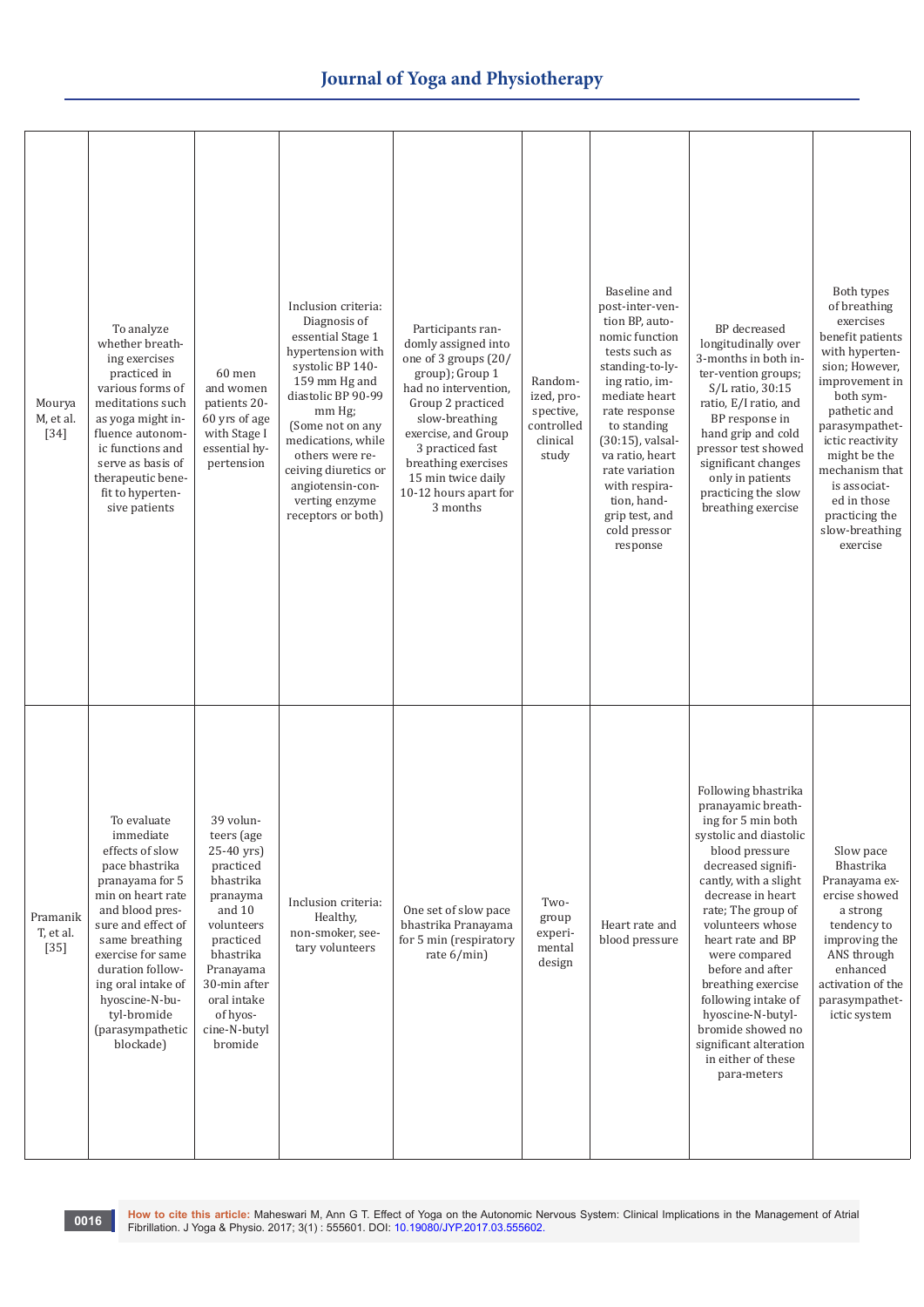| Patra S<br>&Telles, S<br>$[36]$  | To compare ef-<br>fects of practicing<br>day time cyclic<br>meditation with<br>effects of supine<br>rest practice on<br>HRV during sleep                                                                            | 30 male<br>volunteers<br>ranging in<br>age from 20<br>to 30 yrs<br>(mean 22.3,<br>$SD \pm 4.6$ yrs)                     | Inclusion criteria:<br>Healthy with no<br>history of smoking<br>or alcohol use<br>(none were on<br>medications and<br>none used any<br>wellness strate-<br>gies)                                                                                                                                                                                                                                                                                                                                                                                                                                                                                                          | Sessions conducted 3<br>days apart with par-<br>ticipants to practice<br>super-vised cyclic<br>meditation (CM) two<br>times a day (i.e., at<br>06:00hr and 18:45<br>hr followed by a full-<br>night sleep recording<br>beginning at 21:00 on<br>same day; as a control<br>for cyclic medi-<br>ta-tion after 3 days<br>participants practiced<br>unguided supine rest<br>in Shavasana twice<br>a day at same time<br>and duration as the<br>CM sessions, with<br>monitoring done by<br>same yoga instructor,<br>although participants<br>received no instruc-<br>tions: Each session<br>lasted for 22.5 mins<br>with participants re-<br>porting to sleep lab at<br>21:00 for whole night<br>polysomnography<br>recording | Non-ran-<br>domized,<br>sin-<br>gle-group,<br>crossover<br>design | Heart rate,<br>breath rate,<br>HRV spectrum<br>(LF, HF, LF/HF<br>ratio, NN50,<br>pNN50, TINN)                                                                       | During the night<br>following cyclic med-<br>itation, a decrease<br>in heart rate, LF<br>power, LF/HF ratio,<br>and an increase in<br>pNN50 were noted;<br>No changes noted on<br>the night following<br>supine position rest                                                                                                                                                                                                                                                                                                                                          | Yoga prac-<br>tice of cyclic<br>medita-tion<br>during daytime<br>appears to shift<br>sympatho-vagal<br>balance in favor<br>of parasym-<br>pathe ticdom-<br>inance and a<br>corresponding<br>shift in the<br>sympathovagal<br>balance during<br>sleep on the<br>following night |
|----------------------------------|---------------------------------------------------------------------------------------------------------------------------------------------------------------------------------------------------------------------|-------------------------------------------------------------------------------------------------------------------------|---------------------------------------------------------------------------------------------------------------------------------------------------------------------------------------------------------------------------------------------------------------------------------------------------------------------------------------------------------------------------------------------------------------------------------------------------------------------------------------------------------------------------------------------------------------------------------------------------------------------------------------------------------------------------|--------------------------------------------------------------------------------------------------------------------------------------------------------------------------------------------------------------------------------------------------------------------------------------------------------------------------------------------------------------------------------------------------------------------------------------------------------------------------------------------------------------------------------------------------------------------------------------------------------------------------------------------------------------------------------------------------------------------------|-------------------------------------------------------------------|---------------------------------------------------------------------------------------------------------------------------------------------------------------------|------------------------------------------------------------------------------------------------------------------------------------------------------------------------------------------------------------------------------------------------------------------------------------------------------------------------------------------------------------------------------------------------------------------------------------------------------------------------------------------------------------------------------------------------------------------------|--------------------------------------------------------------------------------------------------------------------------------------------------------------------------------------------------------------------------------------------------------------------------------|
| Santaella<br>DF et al.<br>$[37]$ | To test wheth-<br>er a 4-month<br>respiratory<br>training program<br>(Bhastrika pran-<br>ayama) improves<br>respiratory<br>function, cardiac<br>sympatho-vagal<br>balance and QOL<br>in healthy elderly<br>subjects | 76 healthy<br>elderly<br>subjects<br>enrolled and<br>29 completed<br>the study<br>46 subjects<br>excluded<br>from study | Inclusion criteria-<br>Healthy elderly<br>adults with age ><br>60 (Mean Age 68,<br>$SD \pm 6$ yrs; 34%<br>males; BMI mean<br>25 SD± 3 kg/m2<br>Exclusion cri-<br>teria-Age <60<br>years, previous<br>knowledge of<br>and training in<br>yoga respiratory<br>exercises, inability<br>to comply with<br>protocol (not<br>attending >40%<br>of the classes);<br>presence of any<br>cardiovascular<br>diseases or other<br>diseases, and use<br>of medications<br>that could affect<br>autonomic modu-<br>lation of the heart<br>mainly because of<br>atrial fibrillation,<br>other diseases, use<br>of anti-hyperten-<br>sion, and thyroid<br>hormone replace-<br>ment drugs | Subjects underwent<br>30 min of supervised<br>training classes im-<br>mediately after twice<br>weekly routine yoga<br>class; subjects also<br>instructed to perform<br>specific exe-cises<br>twice daily for 10<br>min in morning and<br>afternoon consisting<br>of either stretching<br>(control, $n=14$ ) or<br>yoga respiratory<br>exercises - Bhastrika<br>pranayama (yoga,<br>$n=15$                                                                                                                                                                                                                                                                                                                                | Ran-<br>domized<br>controlled<br>design                           | Pulmonary<br>function: FEV1,<br><b>FVC, FEF 25-</b><br>75%, PEmax<br>and PImax flow<br>rate;<br>Heart rate<br>variability,<br>spontaneous<br>baroreflex, and<br>QOL | Improvements in<br>FVC and FEV1 in<br>yoga group did not<br>reach statistical sig-<br>nificance compared<br>with control group;<br>In contrast,<br>PE max and<br>PI max increased<br>significantly in Yoga<br>group compared<br>with control group;<br>Yoga group show-<br>ed a significant<br>decrease in LF<br>component of HRV<br>in LF/HF ratio; No<br>significant changes<br>in either group on<br>Spontaneous baro-<br>reflex noted; Yoga<br>group had marginal<br>changes in overall<br>QOL, autonomy and<br>interaction between<br>present, past and<br>future | 4 months of re-<br>spiratory train-<br>ing in Bhastrika<br>pranayama<br>increased respi-<br>ratory function<br>and improved<br>cardiac para-<br>sympathetic<br>modulation in a<br>group of health<br>elderly subjects.                                                         |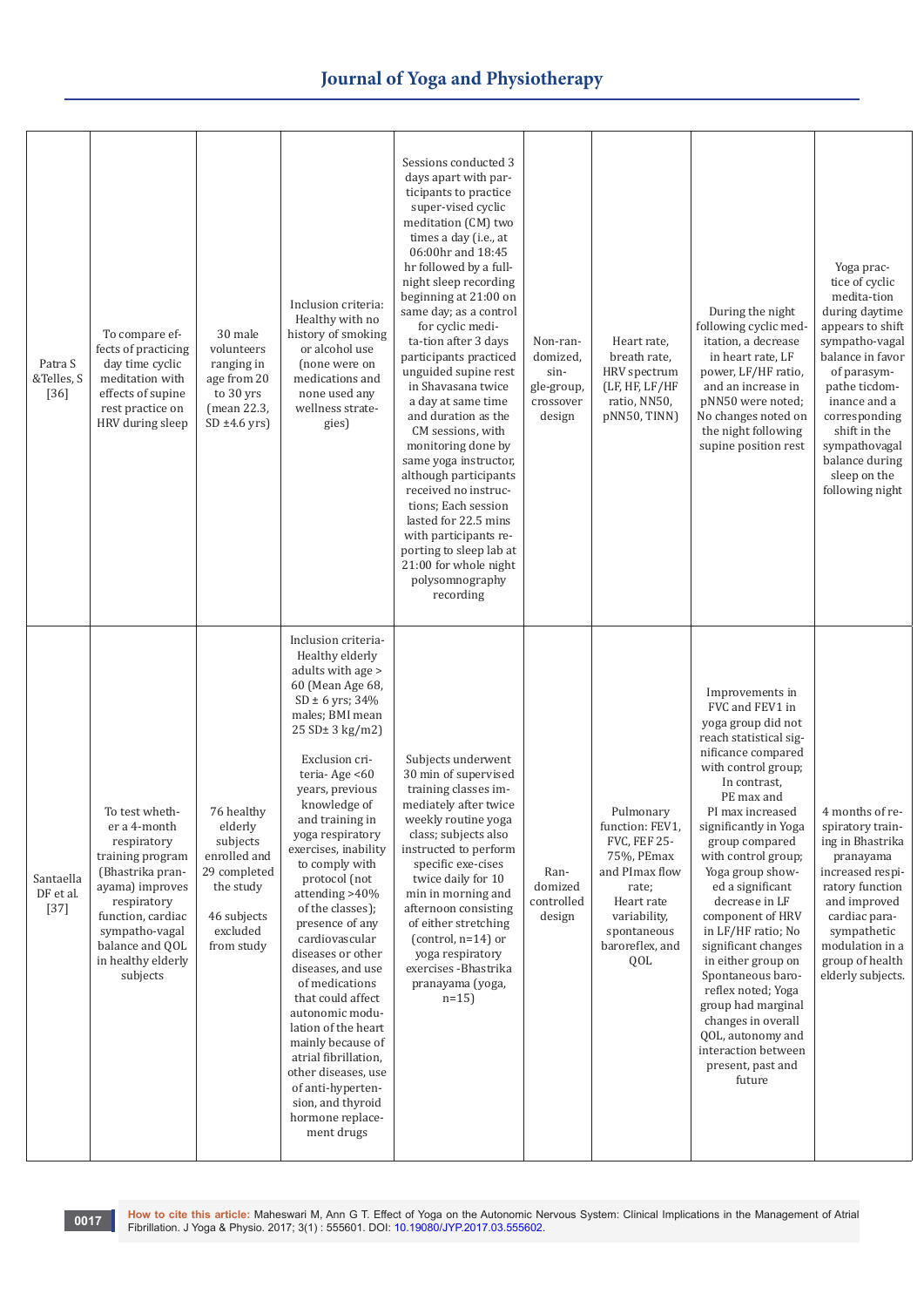| Telles S<br>et al. [38]           | To assess chang-<br>es in autonomic<br>and respiratory<br>variables in<br>normal healthy<br>volunteers be-<br>fore, during, and<br>after four types<br>of meditation<br>(viz., cancalata,<br>ekagrata, Dhara-<br>na, and dhyana)<br>on separate days | 30 healthy<br>volunteers<br>ranging from<br>20-45 years<br>(mean age<br>29.1, SD±5.1<br>years);<br>Average<br>experience<br>practicing<br>meditation<br>on Sanskrit<br>syllable Om<br>(Mean 20.95<br>months,<br>SD± 14.21<br>months) | Exclusion criteria:<br>chronic illnesses<br>especially psychi-<br>atric and neurolog-<br>ical disorders;<br>females excluded<br>because autonom-<br>ic variables tend to<br>vary with phases<br>of the menstrual<br>cycle | Each partici-pant<br>assessed in four ses-<br>sions on 4 different<br>days at same time of<br>day, including two<br>meditation sessions-<br>dharana (meditative<br>focusing) and dhyana<br>(meditative defo-<br>cusing or effortless<br>meditation); two<br>control sessions- eka-<br>grata (non-meditative<br>focused thinking) and<br>cancalata (random<br>thinking);<br>All four sessions con-<br>sisted of 3 states: pre<br>$(5 \text{ min})$ , during $(20 \text{ min})$<br>min) and post (5 min)<br>on the 4 separate<br>days | Ran-<br>domized<br>controlled<br>sin-<br>gle-group<br>design | Respiratory<br>rate, heart rate,<br>skin resistance,<br>amplitude of<br>digit pulse vol-<br>ume, frequency<br>domain and<br>time domain<br>analysis of HRV | Maximum changes<br>in autonomic vari-<br>ables and the breath<br>rate during Dhyana,<br>including decreased<br>heart rate<br>- increase in digit<br>pulse volume (based<br>on the photoplethys-<br>mo-gram amplitude)<br>- increase in skin<br>resistance, reduction<br>in breath rate;<br>- decrease in LF<br>power of HRV, in-<br>crease in HF power,<br>increase in NN50<br>and pNN50 in time<br>domain analysis of<br>HRV indica-tive of<br>para-<br>sympathetic activity                                     | Changes<br>during dhyana<br>sug-gestive of<br>reduced activ-<br>ity in different<br>sub-divisions<br>of sympathet-<br>ic nervous<br>system activity,<br>showing a shift<br>in autonom-<br>ic balance<br>towards vagal<br>dominance |
|-----------------------------------|------------------------------------------------------------------------------------------------------------------------------------------------------------------------------------------------------------------------------------------------------|--------------------------------------------------------------------------------------------------------------------------------------------------------------------------------------------------------------------------------------|---------------------------------------------------------------------------------------------------------------------------------------------------------------------------------------------------------------------------|-------------------------------------------------------------------------------------------------------------------------------------------------------------------------------------------------------------------------------------------------------------------------------------------------------------------------------------------------------------------------------------------------------------------------------------------------------------------------------------------------------------------------------------|--------------------------------------------------------------|------------------------------------------------------------------------------------------------------------------------------------------------------------|-------------------------------------------------------------------------------------------------------------------------------------------------------------------------------------------------------------------------------------------------------------------------------------------------------------------------------------------------------------------------------------------------------------------------------------------------------------------------------------------------------------------|------------------------------------------------------------------------------------------------------------------------------------------------------------------------------------------------------------------------------------|
| Vempati<br>RP &Tell-<br>es S [39] | To identify<br>whether the ex-<br>perience of yoga<br>prac-tice showed<br>greater reduction<br>in physiol-<br>gi-cal arousal<br>after 'Guided<br>relaxation' (with<br>instructions)<br>compared to 'Su-<br>pine rest' without<br>instructions        | 35 male<br>volunteers,<br>age 20-46<br>yrs (mean<br>$27.5$ , SD $4.7$ );<br>average yoga<br>$practive =$<br>30.2 months<br>(SD 25.7);                                                                                                | Inclusion crite-<br>ria: completed<br>a 5.5-month<br>residential yoga<br>course                                                                                                                                           | Subjects catego-<br>rized into either<br>guided relaxation<br>(GR) or supine rest<br>(SR) groups using<br>baseline LF/HF ratio<br>of their HRV; separate<br>relax-ation sessions<br>held on diff-erent<br>days at same time of<br>day; sessions lasted<br>20 min with 10 min of<br>guided relax-ation or<br>supine rest                                                                                                                                                                                                             | Two-<br>group<br>crossover<br>design                         | Oxygen con-<br>sumption, skin<br>conductance,<br>frequency do-<br>main of HRV                                                                              | Reduction in skin<br>conductance and<br>heart rate noted<br>both after GR or SR;<br>decrease in finger<br>plethysmogram<br>noted after SR sug-<br>gestive of increased<br>sympathetic tone;<br>Following guided<br>relaxation subjects<br>with baseline LF/<br>HF ratio of >0.5<br>showed a significant<br>decrease in LF/HF<br>ratio, whereas same<br>subjects showed no<br>change in the ratio<br>after SR; subjects<br>with baseline LF/<br>HF ratio of $\leq 0.5$ at<br>baseline showed no<br>change after GR | Both GR and SR<br>reduced physio-<br>logical arousal,<br>with changes in<br>a larger number<br>of autonomic<br>variables fol-<br>lowing GR                                                                                         |

10018 How to cite this article: Maheswari M, Ann G T[.](http://dx.doi.org/10.19080/JYP.2017.02.555601) Effect of Yoga on the Autonomic Nervous System: Clinical Implications in the Management of Atrial<br>Fibrillation. J Yoga & Physio. 2017; 3(1) : 555601. DOI: 10.19080/JYP.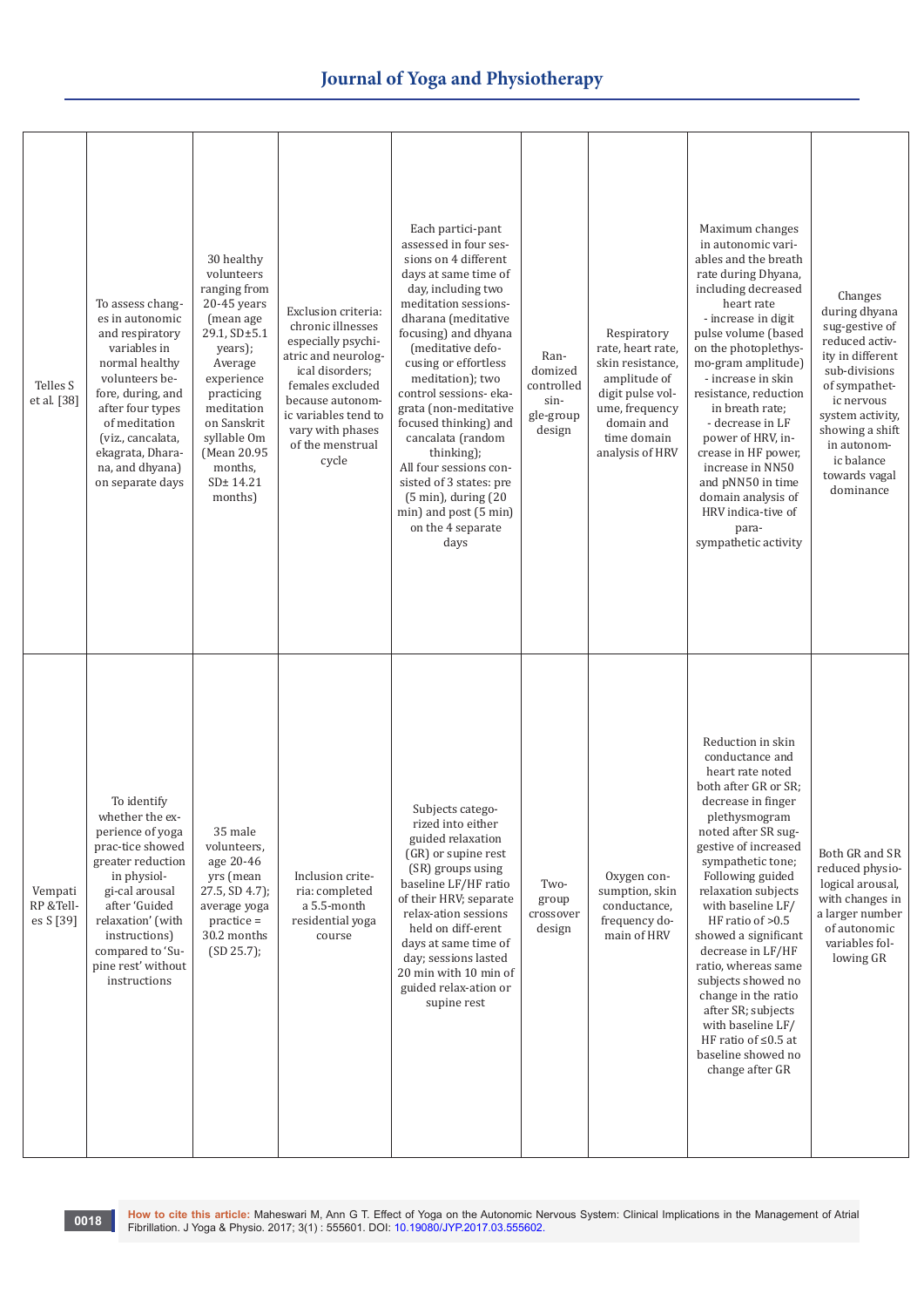| Dolgoff<br>Kaspar<br>R et al.<br>$[40]$ | To evaluate<br>clinical utility<br>of laughter yoga<br>in improving<br>psychologi-cal<br>and physiolo-<br>gy-ical measures<br>in outpatients<br>awaiting organ<br>transplant          | 2 women and<br>4 men, age<br>51-69 yrs;<br>3 awaiting<br>heart trans-<br>plant and 3<br>awaiting lung<br>transplant                                                                        | Inclusion criteria:<br>Awaiting organ<br>transplant<br>Exclusion criteria:<br>major surgery in<br>prior 3 months,<br>history of hernia<br>or uncontrolled<br>hypertension;<br>NYHA Class IV<br>heart failure; on<br>vasopressors or<br>intravenous iono-<br>tropes                                                                                                                                                                                                                                                                                                                   | A control period of 1<br>week during which<br>participants complet-<br>ed controlled inter-<br>ventions at beginning<br>and end of week;<br>After control period,<br>participants com-<br>pleted seven laughter<br>yoga sessions over 3<br>weeks conducted by<br>a certified therapist;<br>Participants com-<br>pleted one additional<br>control intervention<br>at study termination;<br>Controlled interven-<br>tion involved group<br>discussions on topics<br>such as the study<br>procedures, personal<br>introductions, partici-<br>pants medical history<br>and experiences with<br>stress, and closing<br>remarks with review<br>of participants' study<br>experiences | Non-ran-<br>dom-<br>ized,con-<br>trolled,<br>crossover<br>design | Psychologi-<br>calmeasures,<br>including<br>fluctuations in<br>current mood,<br>anxiety, depres-<br>sion; Physiolog-<br>icalmeasures of<br>blood pressure,<br>heart rate, and<br><b>HRV</b> | Participants showed<br>improved immediate<br>mood (vigor-activity<br>and friendliness)<br>and increased HRV<br>meas-ures for both<br>SDNN and RMSDD<br>so that scores are<br>within or closer to<br>normal range; Both<br>laughter and con-<br>trolled interventions<br>appeared to improve<br>long-term anxiety                                                                                                                    | The laughter<br>yoga therapy<br>might improve<br>HRV and some<br>aspects of<br>mood.                                                |
|-----------------------------------------|---------------------------------------------------------------------------------------------------------------------------------------------------------------------------------------|--------------------------------------------------------------------------------------------------------------------------------------------------------------------------------------------|--------------------------------------------------------------------------------------------------------------------------------------------------------------------------------------------------------------------------------------------------------------------------------------------------------------------------------------------------------------------------------------------------------------------------------------------------------------------------------------------------------------------------------------------------------------------------------------|--------------------------------------------------------------------------------------------------------------------------------------------------------------------------------------------------------------------------------------------------------------------------------------------------------------------------------------------------------------------------------------------------------------------------------------------------------------------------------------------------------------------------------------------------------------------------------------------------------------------------------------------------------------------------------|------------------------------------------------------------------|---------------------------------------------------------------------------------------------------------------------------------------------------------------------------------------------|-------------------------------------------------------------------------------------------------------------------------------------------------------------------------------------------------------------------------------------------------------------------------------------------------------------------------------------------------------------------------------------------------------------------------------------|-------------------------------------------------------------------------------------------------------------------------------------|
| Satyapri-<br>ya M. et<br>al. [41]       | To assess effects<br>of integrated<br>yoga prac-tice<br>and guided yogic<br>relaxation on<br>perceived stress<br>and measured<br>autonomic re-<br>sponse in healthy<br>pregnant women | 122 healthy<br>women<br>recruited be-<br>tween 18th<br>and 20th wk<br>of pregnancy<br>at prenatal<br>clinics to be<br>followed un-<br>til 36thwk of<br>pregnancy;<br>90 completed<br>study | Inclusion criteria:<br>18th to 20th wk<br>of pregnancy,<br>primigravida or<br>multigravida when<br>participant had<br>at least one living<br>child<br>Exclusion criteria:<br>Multigravida<br>without any living<br>child, multiple<br>pregnancies, ma-<br>ternal physical<br>abnormalities, psy-<br>chiatric problems,<br>pregnancyasso-<br>ciated diabetes<br>and hypertension,<br>pregnancy from<br>invitrofertiliza-<br>tion, intrauterine<br>growth restriction<br>in a previous<br>pregnancy, fetal<br>abnormality on ul-<br>trasound scan, and<br>previous exposure<br>to yoga | 45 participants<br>randomly assigned<br>to intervention group<br>practicing yoga and<br>deep relaxation for<br>$1 - hr/day;$<br>45 participants<br>assigned to control<br>group<br>and practiced<br>standard pre-natal<br>exercise with supine<br>rest for 1-hr/day                                                                                                                                                                                                                                                                                                                                                                                                            | Prospec-<br>tive ran-<br>domized<br>2-arm<br>study               | Perceived stress<br>and HRV (LF,<br>HF and LF:HF)<br>during 18th<br>week, 20th<br>week, and 36th<br>week                                                                                    | Perceived stress de-<br>creased by 31.57%<br>in yoga group and<br>increased by 6.6%<br>in control group;<br>During guided<br>relax-ation in yoga<br>group, the high<br>frequency band of<br>HRV increased by<br>64% in the 20thwk<br>and $150\%$ in the<br>36thwk; The LF and<br>the LF:HF ratio was<br>reduced signifi-<br>cantly; The LF band<br>remained decreased<br>after deep relaxation<br>in the 36th week in<br>yoga group | Yoga reduces<br>perceived stress<br>and improves<br>adaptive auto-<br>nomic response<br>to stress in<br>healthy preg-<br>nant women |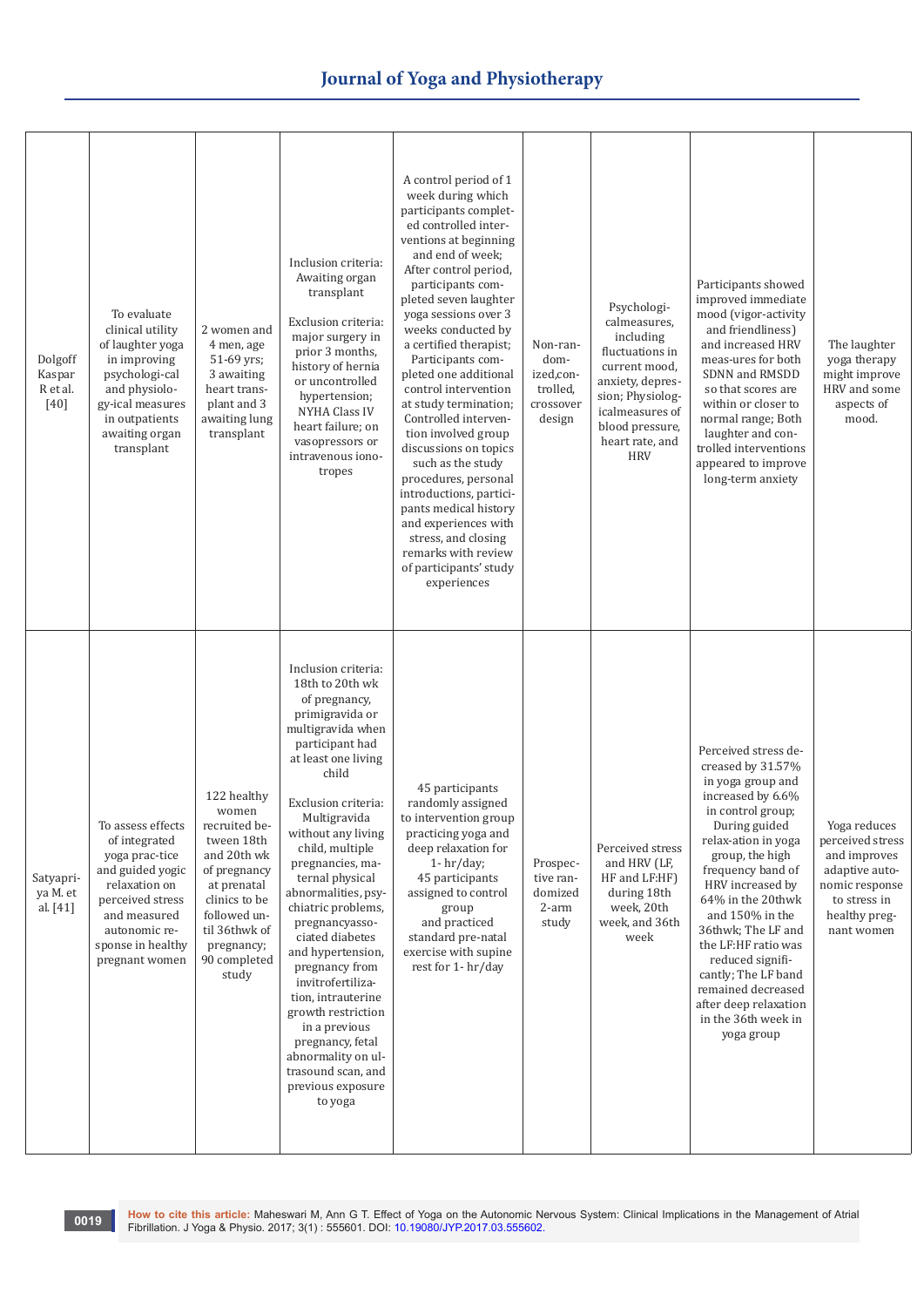| Wolever<br>RQ et al.<br>$[42]$ | To evaluate via-<br>bility and proof-<br>of-concept for<br>two mind-body<br>stress reduction<br>programs (one<br>therapeutic<br>yoga-based and<br>other mindful-<br>ness-based) and<br>to evaluate two<br>delivery venues<br>of a mindful-<br>ness-based inter-<br>vention (online<br>vs in-person) | 239 subjects-<br>63 in Califor-<br>nia and 176<br>in Con-necti-<br>cut with 205<br>com-pleting<br>study; 23.4%<br>male; aver-<br>age age 42.9<br>yrs;<br>Non-Hispanic<br>$= 93.7\%$<br>White $=$<br>78.2%,<br>$\text{Asian} =$<br>7.9%, African<br>American =<br>6.3%                                                                                                                                                         | Inclusion criteria:<br>Score of $\geq 16$ on<br>10-item Perceived<br><b>Stress Scale</b><br>Exclusion criteria:<br>Arrhythmia re-<br>quiring medication<br>or pacemaker,<br>pregnancy, tobacco<br>use, medications<br>affecting heart<br>rate; any major<br>medical condition<br>(e.g., COPD, CHF,<br>Angina, traumatic<br>brain injury and<br>type I Diabetes)<br>or psychological<br>disorder (i.e.,<br>post-traumatic<br>stress disorder,<br>major depression,<br>bipolar disorder,<br>psychosis, severe<br>anxiety, panic dis-<br>orders; practicing<br>yoga several times<br>a week currently<br>or participation<br>in an extended<br>meditation or yoga<br>retreat of ≥2 days<br>in past 5 years | 239 partici-pants<br>random-ized to either<br>12-week viniyoga<br>stress reduction<br>program or 1 of 2<br>mindfulness-based<br>programs or control<br>group assessment<br>(assessment only)<br>Viniyoga taught by<br>trained teachers<br>with instructional<br>handouts provided<br>for home practice;<br>half the partici-<br>pants received a<br>DVD to support<br>home practice; two<br>mindfulness-at-work<br>programs identical<br>except one was<br>provided 'in-person'<br>in a conventional<br>classroom, other one<br>provided through on-<br>line virtual classroom<br>allowing for real-time<br>bidirectional commu-<br>nication | Ran-<br>domized<br>controlled<br>trial                                  | Stress, sleep<br>quality, mood,<br>and pain levels;<br>work productiv-<br>ity, mindfulness,<br>blood pressure,<br>HRV.<br>and breathing<br>rate | Compared with<br>control group, mind-<br>body interventions<br>showed significantly<br>greater improve-<br>ment on perceived<br>stress, sleep quality,<br>and heart rhythm<br>coherence ratio<br>of HRV; The two<br>delivery venues for<br>the mindfulness<br>program basically<br>produced equivalent<br>results                                  | Mindful-<br>ness-based and<br>therapeutic<br>yoga pro-<br>grams might<br>provide viable<br>and effective<br>interventions<br>to target high<br>stress level,<br>sleep quality,<br>and autonomic<br>balance in<br>employees                                                                                                                                                                                                                 |
|--------------------------------|-----------------------------------------------------------------------------------------------------------------------------------------------------------------------------------------------------------------------------------------------------------------------------------------------------|-------------------------------------------------------------------------------------------------------------------------------------------------------------------------------------------------------------------------------------------------------------------------------------------------------------------------------------------------------------------------------------------------------------------------------|---------------------------------------------------------------------------------------------------------------------------------------------------------------------------------------------------------------------------------------------------------------------------------------------------------------------------------------------------------------------------------------------------------------------------------------------------------------------------------------------------------------------------------------------------------------------------------------------------------------------------------------------------------------------------------------------------------|----------------------------------------------------------------------------------------------------------------------------------------------------------------------------------------------------------------------------------------------------------------------------------------------------------------------------------------------------------------------------------------------------------------------------------------------------------------------------------------------------------------------------------------------------------------------------------------------------------------------------------------------|-------------------------------------------------------------------------|-------------------------------------------------------------------------------------------------------------------------------------------------|----------------------------------------------------------------------------------------------------------------------------------------------------------------------------------------------------------------------------------------------------------------------------------------------------------------------------------------------------|--------------------------------------------------------------------------------------------------------------------------------------------------------------------------------------------------------------------------------------------------------------------------------------------------------------------------------------------------------------------------------------------------------------------------------------------|
| Khattab<br>K et al.<br>$[45]$  | To determine<br>if Iyengar<br>yoga practice<br>significantly<br>increases cardiac<br>para-sympathetic<br>nervous mod-<br>ulation among<br>healthy yoga<br>practitioners                                                                                                                             | 11 healthy<br>yoga prac-<br>titioners(7<br>women<br>and 4 men,<br>mean age:<br>$43 SD \pm 11$ ,<br>age range:<br>26-58 yrs;<br>experience<br>$=$ 3 years<br>of regular<br>Iyengar yoga<br>practice; 4<br>certified as<br>teachers of<br>Iyengar yoga)<br>were com-<br>pared to an<br>age and gen-<br>der matched<br>group of<br>healthy<br>individuals<br>who had not<br>been prac-<br>ticing any<br>relaxation<br>techniques | Inclusion criteria:<br>Healthy volun-<br>teers with 3 yrs of<br>regular practice in<br>Iyengar yoga<br>Exclusion criteria:<br>Presence of any<br>cardiovascular<br>diseases                                                                                                                                                                                                                                                                                                                                                                                                                                                                                                                             | Each volunteer<br>subjected to training<br>units of 90 min once<br>a week over 5 succes-<br>sive weeks; During<br>2 sessions, practi-<br>tioners engaged in an<br>Iyengar yoga program<br>developed for cardiac<br>patients; For 3 ses-<br>sions each practiced a<br>placebo pro-gram of<br>relax-ation; ambu-<br>latory 24-hr holter<br>monitoring complet-<br>ed with all sessions;<br>yoga practitioner<br>group compared to<br>a matched group of<br>healthy individuals<br>not practicing any<br>relaxation techniques                                                                                                                  | Non-ran-<br>domized,<br>experi<br>menttal,<br>control-<br>led<br>design | Time-domain<br>HRV: rMSSD,<br>SDNN, SDNNi,<br>SDANN                                                                                             | Mean R-R interval<br>found to be signifi-<br>cantly higher during<br>time of yoga inter-<br>vention compared to<br>placebo and control;<br>increase in HRV<br>signifycantly higher<br>during yoga exercise<br>than during placebo<br>and control activity,<br>especially for pa-<br>rameters associated<br>with vagal tone (i.e.,<br>SDNNi, rMSSD) | Relaxation by<br>yoga training is<br>associated with<br>a significant<br>increase of<br>cardiac vagal<br>modulation;<br>Because this<br>method is easy<br>to apply and<br>leads to a deep<br>mental and<br>physical relax-<br>ation, it could<br>be a suitable<br>intervention<br>during cardiac<br>rehabilitation<br>to shift ANS<br>balance to an<br>increase in<br>vagal activity<br>and potentially<br>decrease cardi-<br>ac mortality |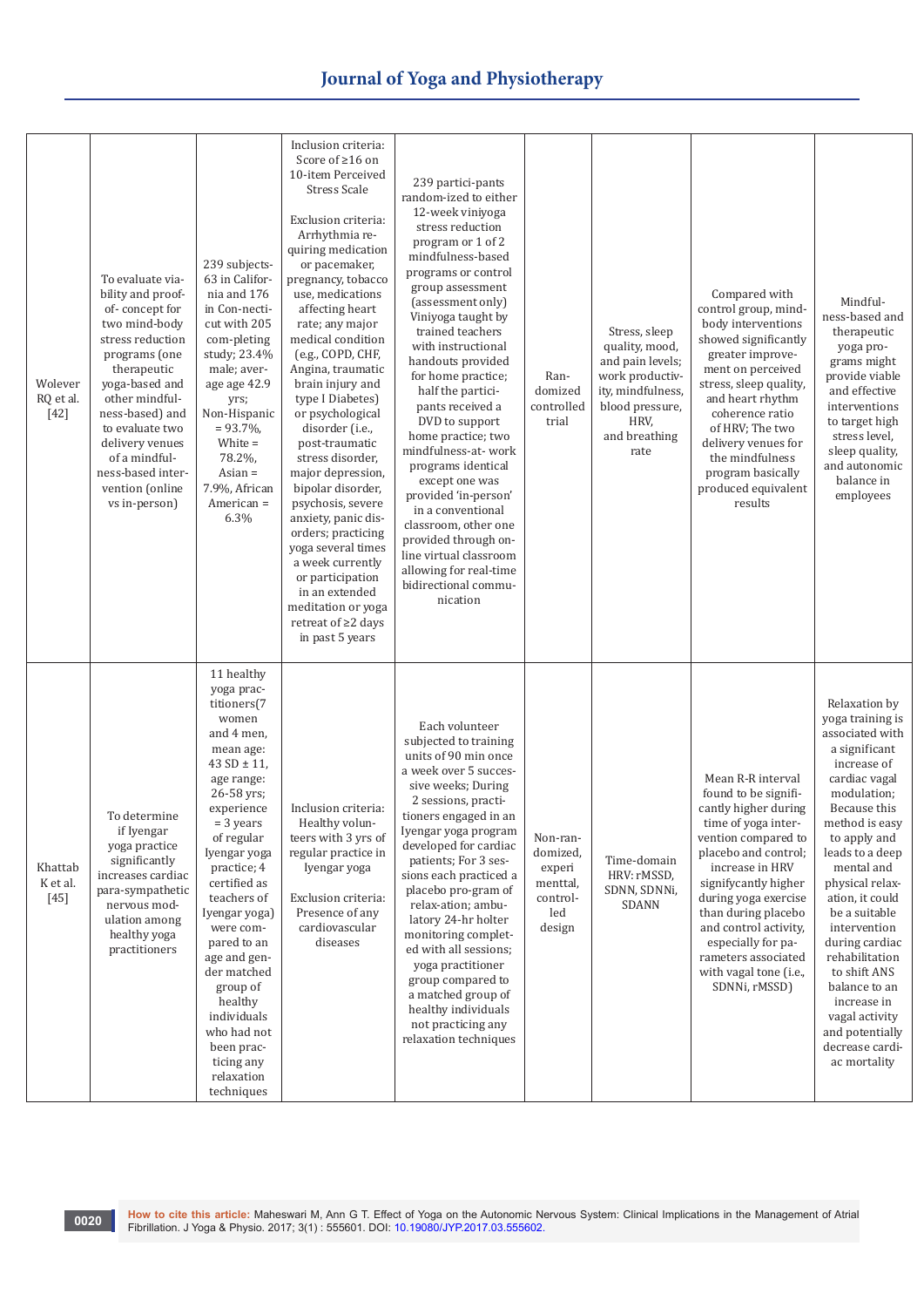| Mura-<br>likrish-<br>nan K et<br>al. [46] | To assess effect<br>of Isha yoga,<br>a system of<br>yoga programs<br>offered by Isha<br>Foundation, on<br>cardiovascu-<br>lar autonomic<br>ner-vous system<br>through short-<br>term HRV | 14 healthy<br>Isha yoga<br>practitioners<br>$(12$ men,<br>2 women;<br>mean age<br>$31.57 + 5.83$<br>yrs) com-<br>pared with<br>age- and gen-<br>der-matched<br>non-yoga<br>practitioners                                                                                                                                                                                                                                                                        | Inclusion criteria:<br>Between age18-40<br>yrs;<br>Additionally,<br>for yoga group<br>engaging in Isha<br>yoga practices<br>for 1.5 hours/<br>day, 5 times/ wk<br>minimum for $\geq 6$<br>months<br>Exclusion criteria:<br>Medical illness or<br>on medication or<br>exercise regime;<br>obese; smoking;<br>taking recreational<br>drugs or alcohol;<br>For non-Yoga<br>control group<br>previous exposure<br>to yoga or exercise<br>practice | Practice of Isha<br>yoga for $\geq 6$ months,<br>including Surya Nam-<br>askar, Hatha yoga,<br>Sakthichalana Kriya,<br>Shambhavi Maha<br>Mudra and Shoonya<br>meditation                                                                                                                                                                             | Cross-sec-<br>tional<br>design                                                              | Baseline heart<br>rate, BP, pulse<br>pressure, fre-<br>quency domain<br>analysis of HRV<br>(R-R interval,<br>LF, HF, LF nu,<br>HF nu, LF/HF<br>ratio) and time<br>domain analysis<br>of HRV<br>(SDNN, RMSSD,<br>NN50, pNN50);<br>Frequency and<br>time domain<br>HRV parame-<br>ters measured<br>in supine rest<br>position and<br>time domain<br>parameters<br>measures ob-<br>tained for deep<br>breathing | Statistically signif-<br>icant differences<br>between Isha yoga<br>practitioners and<br>controls in both<br>frequency and time<br>domain analyses of<br>HRV indices, with no<br>difference in resting<br>heart rate between<br>groups                                                                                                                                                                                                                                                                                                                                                                                                                                                                                                                                                                                                                                                                                                                                                              | Practitioners<br>of Isha Yoga<br>showed<br>well-balanced<br>beneficial<br>activity of<br>vagal efferents;<br>an overall<br>increased HRV,<br>and sym-<br>patho-vagal bal-<br>ance compared<br>to non-yoga<br>practitioners<br>during supine<br>rest and deep<br>breathing           |
|-------------------------------------------|------------------------------------------------------------------------------------------------------------------------------------------------------------------------------------------|-----------------------------------------------------------------------------------------------------------------------------------------------------------------------------------------------------------------------------------------------------------------------------------------------------------------------------------------------------------------------------------------------------------------------------------------------------------------|-----------------------------------------------------------------------------------------------------------------------------------------------------------------------------------------------------------------------------------------------------------------------------------------------------------------------------------------------------------------------------------------------------------------------------------------------|------------------------------------------------------------------------------------------------------------------------------------------------------------------------------------------------------------------------------------------------------------------------------------------------------------------------------------------------------|---------------------------------------------------------------------------------------------|--------------------------------------------------------------------------------------------------------------------------------------------------------------------------------------------------------------------------------------------------------------------------------------------------------------------------------------------------------------------------------------------------------------|----------------------------------------------------------------------------------------------------------------------------------------------------------------------------------------------------------------------------------------------------------------------------------------------------------------------------------------------------------------------------------------------------------------------------------------------------------------------------------------------------------------------------------------------------------------------------------------------------------------------------------------------------------------------------------------------------------------------------------------------------------------------------------------------------------------------------------------------------------------------------------------------------------------------------------------------------------------------------------------------------|-------------------------------------------------------------------------------------------------------------------------------------------------------------------------------------------------------------------------------------------------------------------------------------|
| Melville<br>GW<br>et al. [47]             | To compare<br>effect of seated<br>yoga posture and<br>guided medita-<br>tion practice on<br>physiological and<br>psychological<br>markers of stress                                      | 20 adults<br>(mean Age:<br>39.6, $SD \pm$<br>9.5), Sex:<br>8 men, 12<br>women; BMI<br>22.5, range<br>$(19.8 - 44.1)$<br>One obese<br>participant<br>with type 2<br>diabetes mel-<br>litus; Other<br>controlled<br>diseases<br>among co-<br>hort included<br>asthma<br>$(n=3)$ , chron-<br>ic fatigue<br>$(n=2)$ , and<br>hyperten-<br>$sion(n=1);$<br>No history<br>of tobacco<br>use; None<br>engaged in<br>yoga and/or<br>meditation<br>over previous<br>year | Inclusion criteria:<br>Adult age $\geq 18$<br>yrs, employed<br>full-time in a<br>sedentary job(i.e.,<br>office-based posi-<br>tion)<br>Exclusion criteria:<br>uncontrolled<br>illness, use of<br>medication known<br>to alter heart rate<br>or blood pres-<br>sure, and acute or<br>chronic medical<br>condition that<br>would impede<br>assessment of out-<br>come measures                                                                  | 5-min baseline<br>assessment followed<br>by engaging in one<br>of three conditions<br>(yoga, meditation, or<br>control group assign-<br>ment) for 15 min<br>Control group partic-<br>ipants instructed to<br>continue with their<br>office work with same<br>movement level and<br>talking restrictions as<br>applied to the base-<br>line recording | Explor-<br>atory<br>study,<br>involving<br>with-<br>in-sub-<br>jects<br>crossover<br>design | Perceived<br>stress, blood<br>pressure, heart<br>rate, respiratory<br>rate, indices of<br><b>HRV</b>                                                                                                                                                                                                                                                                                                         | - Significant reduc-<br>tion in perceived<br>stress immediately<br>post-yoga and<br>post-meditation<br>versus control<br>- Both systolic and<br>diastolic pressure<br>significantly reduced<br>in meditation versus<br>control<br>- Respiratory rate<br>decreasedsignifi-<br>cantly during yoga<br>and meditation and<br>increased in control<br>group, but regressed<br>toward baseline val-<br>ue during post-inter-<br>vention period<br>- Yoga significantly<br>increased heart rate<br>compared to control<br>and meditation<br>decreased heart rate<br>compared to control<br>- Change in heart<br>rate significantly<br>different between<br>yoga and meditation<br>throughout interven-<br>tion period<br>- Increase in HRV<br>indices of LF, and LF:<br>HF ratio detected<br>during initiation of<br>physical postures;<br>Trend towards<br>increase in SDDN<br>noted in meditation<br>versus control at end<br>of interven-tion and<br>during beginning of<br>postinter-vention<br>phase | 15 mins of<br>chair-based<br>yoga postures<br>or guided med-<br>itation in office<br>work-space<br>can acutely<br>improve several<br>physiological<br>and psycholog-<br>ical markers of<br>stress; These<br>effects are par-<br>tially mediated<br>by reduced re-<br>spiratory rate |

**0021** How to cite this article: Maheswari M, Ann G T[.](http://dx.doi.org/10.19080/JYP.2017.02.555601) Effect of Yoga on the Autonomic Nervous System: Clinical Implications in the Management of Atrial<br>Fibrillation. J Yoga & Physio. 2017; 3(1) : 555601. DOI: 10.19080/JYP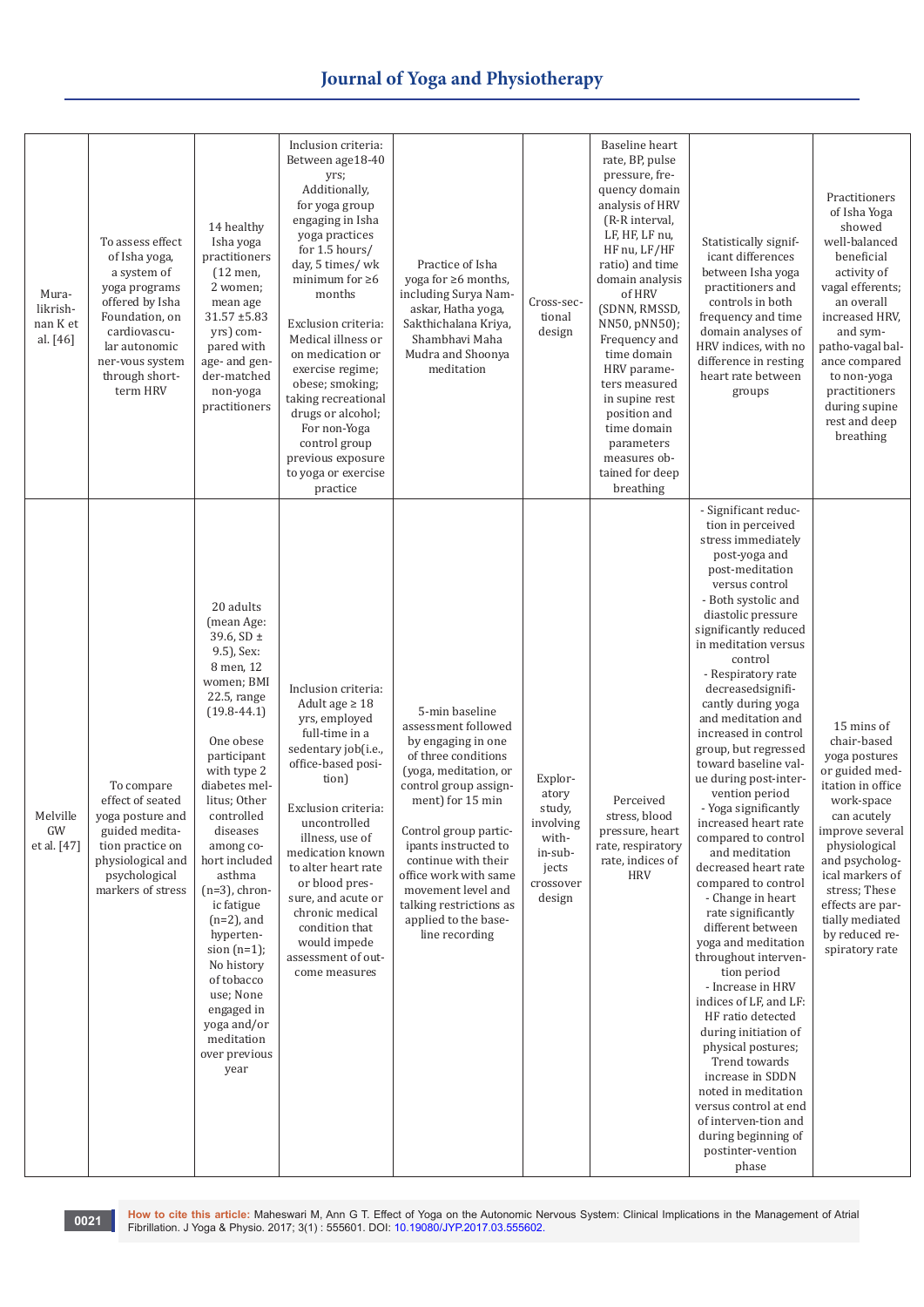| Shapiro<br>D et al.<br>$[48]$ | To present data<br>on yoga as a<br>comple-mentary<br>health inter-ven-<br>tion treatment<br>for depresssed<br>patients on<br>anti-depressant<br>medications but<br>who are only in<br>partial remission<br>regarding their<br>depression | 27 women<br>and 10 men:<br>17 completed<br>interven-<br>tion and<br>pre-and post<br>assessments;<br>33 White.<br>1 African<br>American, 3<br>Asian-Amer-<br>ican; age<br>range 20-71<br>yrs;<br>6 were<br>students, 3<br>retirees, 2<br>unemployed,<br>26 employed;<br>hours of<br>exercise per<br>$week=5.4$<br>$(range 0-30);$<br>alcohol<br>drinks per<br>week= $1.3$<br>$(range 0-8)$ | Inclusion criteria:<br>All participants<br>diagnosed with<br>unipolar major<br>depression with<br>partial remission<br>Exclusion criteria:<br>>3 months of prior<br>yoga practices;<br>Axis I diagnose of<br>bipolar disorders,<br>delirium, demen-<br>tia, schizophrenia,<br>or other psy-<br>chotic disorders,<br>including current<br>substance-re-<br>lated or eating<br>disorders and<br>suicidal thoughts<br>or tendencies; any<br>medical illness<br>that would pose a<br>safety concern or<br>limit study partic-<br>ipation | Yoga interven-tion<br>provided in 3 groups<br>of 12-13 participants<br>for $60-90$ mins 3<br>times/wk/8-weeks<br>(total of 20 sessions<br>per group), with ses-<br>sions led by 3 highly<br>experienced Iyengar<br>yoga teachers, rotat-<br>ing over the sessions | Sin-<br>gle-group<br>outcome<br>design | Psycholog-<br>ical mea-<br>sures:17-item<br>Hamilton-D.<br>Quick Inventory<br>of Depressive<br>Symptoms,<br>Symptom Check<br>List, Spiel-<br>berger Anger<br>Expression<br>Scale, Speilberg-<br>er Trait Anxiety<br>Inventory,<br>Cook-Medley<br>Hostility Scale,<br>Pittsburgh<br>Sleep Scale, SF-<br>36 Short Form<br><b>Health Survey</b><br>Physiolog ical<br>measures: heart<br>rate, blood pres-<br>sure, measures<br>of HRV, barore-<br>flex sensitivity | Significant reduc-<br>tions were shown<br>for depression, an-<br>ger, anxiety, neurotic<br>symptoms and LF<br>HRV in 17 com-<br>pleters. Eleven out<br>of these completers<br>achieved remission<br>levels post-interven-<br>tion. Participants<br>who remitted<br>differed from the<br>non-remitters at in-<br>take on several traits<br>and on physiological<br>measures indicative<br>of a greater capac-<br>ity of emotional<br>regulation. Moods<br>improved before<br>and after the yoga<br>classes | Yoga produces<br>many beneficial<br>emotional, psy-<br>chological and<br>biological ef-<br>fects in patients<br>diagnosed with<br>depression |
|-------------------------------|------------------------------------------------------------------------------------------------------------------------------------------------------------------------------------------------------------------------------------------|-------------------------------------------------------------------------------------------------------------------------------------------------------------------------------------------------------------------------------------------------------------------------------------------------------------------------------------------------------------------------------------------|--------------------------------------------------------------------------------------------------------------------------------------------------------------------------------------------------------------------------------------------------------------------------------------------------------------------------------------------------------------------------------------------------------------------------------------------------------------------------------------------------------------------------------------|-------------------------------------------------------------------------------------------------------------------------------------------------------------------------------------------------------------------------------------------------------------------|----------------------------------------|-----------------------------------------------------------------------------------------------------------------------------------------------------------------------------------------------------------------------------------------------------------------------------------------------------------------------------------------------------------------------------------------------------------------------------------------------------------------|-----------------------------------------------------------------------------------------------------------------------------------------------------------------------------------------------------------------------------------------------------------------------------------------------------------------------------------------------------------------------------------------------------------------------------------------------------------------------------------------------------------|----------------------------------------------------------------------------------------------------------------------------------------------|
|-------------------------------|------------------------------------------------------------------------------------------------------------------------------------------------------------------------------------------------------------------------------------------|-------------------------------------------------------------------------------------------------------------------------------------------------------------------------------------------------------------------------------------------------------------------------------------------------------------------------------------------------------------------------------------------|--------------------------------------------------------------------------------------------------------------------------------------------------------------------------------------------------------------------------------------------------------------------------------------------------------------------------------------------------------------------------------------------------------------------------------------------------------------------------------------------------------------------------------------|-------------------------------------------------------------------------------------------------------------------------------------------------------------------------------------------------------------------------------------------------------------------|----------------------------------------|-----------------------------------------------------------------------------------------------------------------------------------------------------------------------------------------------------------------------------------------------------------------------------------------------------------------------------------------------------------------------------------------------------------------------------------------------------------------|-----------------------------------------------------------------------------------------------------------------------------------------------------------------------------------------------------------------------------------------------------------------------------------------------------------------------------------------------------------------------------------------------------------------------------------------------------------------------------------------------------------|----------------------------------------------------------------------------------------------------------------------------------------------|

The 20 articles that met the inclusion criteria are shown in Table 2. Seventeen were interventional studies with 14 of these using random sampling; 3 used non-randomized sampling techniques. One of the studies included a discussion of the effect of yoga on the parasympathetic and GABA systems [8] and the other study reviewed the health impacts of yoga and pranayama [28]. The review also identified two relevant articles that provided additional information on the impact of yoga on the ANS. One of the articles, provided a review of the health impacts of yoga and pranayama [28] and the second proposed a neurophysiologic model to clarify the mechanisms by which SudharshanKriya yogic breathing balance the autonomic nervous system activity [29].

#### **Sample characteristics**

The participants in all 17 interventional studies were adults aged 18 years or older. Three studies included only male participants, with the rationale for excluding females being the tendency in variation of the autonomic variables with the phases of the menstrual cycle in females. However, Markil et al. [30] included 15 women in their study, completing the study during the follicular phase of the menstrual cycle given that the luteal phase causes increase in sympathetic activity. One study did not mention the sex of the participants. Of the 17 interventional studies, 8 were completed in India, 5 within the United States, 1 in each completed in Australia, Germany, Brazil, and Nepal. Women and ethnic minorities were under represented in these studies. Most of the studies except for Dabhade et al. [31] excluded

patients with arrhythmias and those on any medications such as beta-blockers and anti-arrhythmic medications that have significant effect on heart rate and rhythm.

The studies reviewed showed that participation in a yoga intervention resulted in a significant shift in autonomic balance towards vagal dominance; a reduction in heart rate and systolic, diastolic, and mean blood pressure; a reduction in the indices of ventricular repolarization dispersion (QTd, JTd) in patients with ventricular arrhythmias; significant reduction in stress, anger, depression, anxiety, and neurotic symptoms; and improvements in neuroendocrine release, emotional processing, and social binding. Both time and frequency domain indices of heart rate variability showed significant changes towards parasympathetic modulation. Bidwell, et al. [32] found that yoga training for females with mild to moderate asthma decreased parasympathetic activity and increased sympathetic modulation as assessed by isometric forearm exercise. Yoga not only causes increased parasympathetic tone but when needed decreases the highly active parasympathetic nervous system to maintain a balanced autonomic nervous system activity.

Right nostril yoga breathing can increase sympathetic tone and cardiac sympathetic activity, resulting in increased blood pressure and heart rate. Left nostril yoga breathing can decrease systolic and mean blood pressure while alternate nostril breathing can decrease both systolic and diastolic blood pressure [33]. Slow breathing exercises can improve sympathetic and parasympathetic reactivity [34]. Slow pace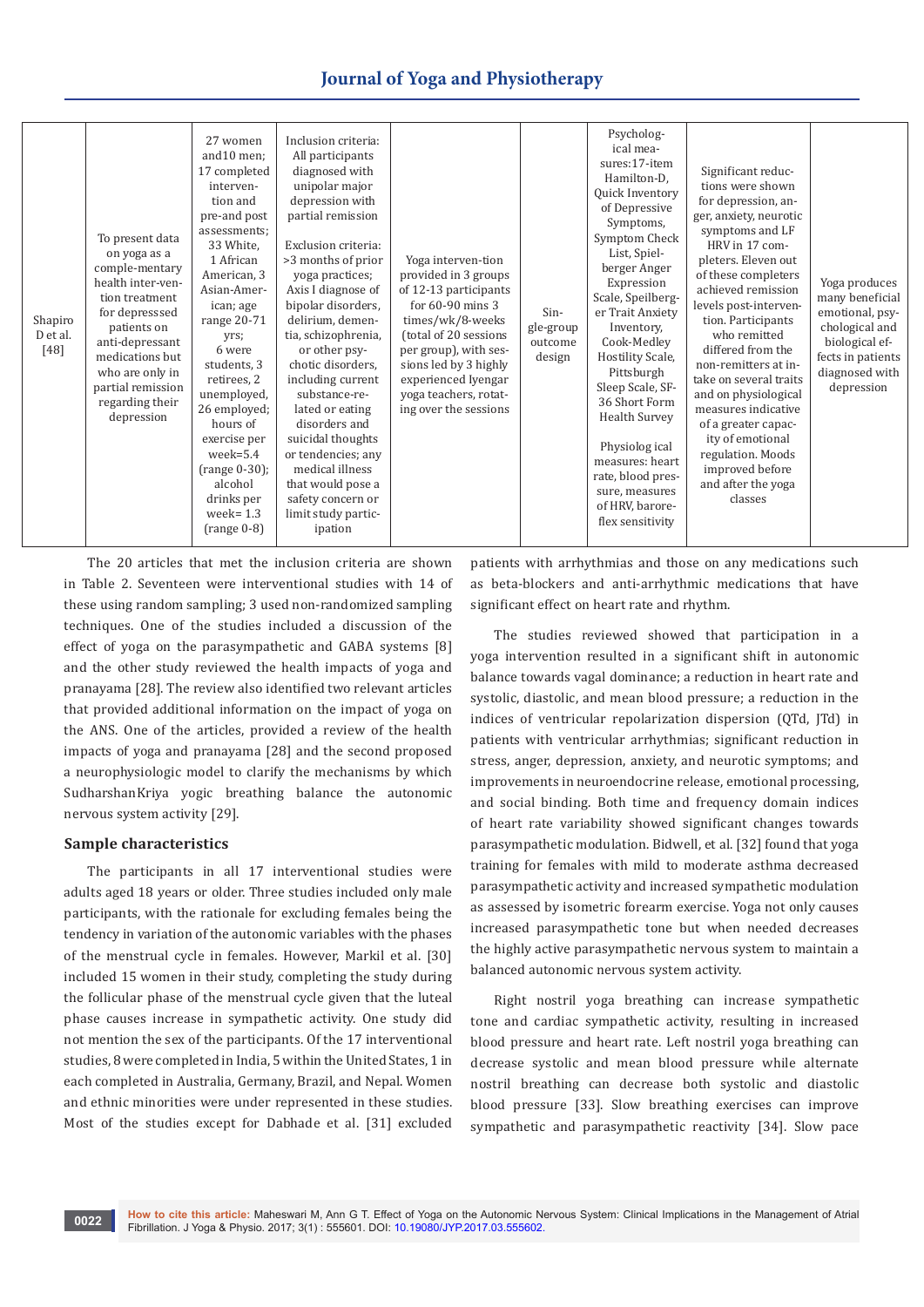Bhastrikapranayama exercise has shown a strong tendency towards improving function of the ANS through enhanced activation of the parasympathetic system [35]. Yoga practice of cyclic meditation during the day appears to shift sympathovagal balance in favor of parasympathetic dominance during sleep on the following night which promotes improved quality of sleep [36]. Four months of respiratory training in Bhastrika pranayama increased respiratory function and improved cardiac parasympathetic modulation in a group of healthy elderly subjects [37]. The changes during Dhyana (meditation) [38] and guided relaxation [39] resulted in reduced activity of the sympathetic nervous system showing a shift in autonomic balance towards vagal dominance. Laughter yoga therapy for individuals awaiting heart transplant showed improvement in vigor-activity, friendliness, and long-term anxiety. It also improved HRV measures within or close to normal ranges from being low at baseline perhaps related to reduced vagal stimulation [40]. Integrated yoga practice reduced perceived stress and improved adaptive autonomic response to stress in healthy pregnant women [41].

The styles of yoga reported on in the research reviewed include Hatha yoga, viniyoga, Ishayoga, Iyengar yoga, laughter yoga, integrated yoga, yoga nidra relaxation, meditation (cancalata, ekagrata, dharana, dhyana), pranayama (Bhastrika, Kapalbhati, Anilom-vilom, Bhramari, Udgit), cyclic meditation, guided relaxation and yoga breathing practices. Yoga postures, breathing exercises, pranayama, and meditation reportedly led to a significant shift in autonomic balance towards vagal dominance, which can prevent tachycardia, an important goal in the management of AF.

Only 4 studies mentioned the number of participants who completed the studies, with attrition rates ranging from 3.3% to 54.06%. The primary reasons for participants not completing a study were drop outs, irregular attendance at intervention sessions, and relocation following study enrollment. Higher attrition occurred in 'in-person' mindfulness therapy groups (27.3%) compared to the 'online' mindfulness meditation groups (3.8%) [42], giving rise to the need to consider the format and location of yoga interventions. Also, the studies reviewed did not provide an explicit theoretical or conceptual framework to explain the basis for the yoga interventions used with the study population.

### **A psychoneuroimmunological framework to explain effects of yoga on AF**

To address the deficit in the literature regarding theoretical or conceptual frameworks in the studies reviewed, the authors identified a psychoneuroimmunological framework adapted from McCain et al.



**Figure 1:** Depicts the non-modifiable and modifiable risk factors for development of atrial fibrillation. Psychological stress and the resulting neurological imbalance in the autonomic nervous system trigger inflammation and atrial fibrosis creating the substrate for onset and sustaining persistent atrial fibrillation. The framework indicates that yoga practice can potentially foster the electrical stability of the heart by decreasing stress and reestablishing the autonomic nervous system balance, thereby lessening AF episodes, AF symptoms, stress, depression, and anxiety, thus improving patients' health-related quality of life.

[43] shown in Figure 1 to depict the electrical, mechanical, and structural changes in the heart that lead to a stress-related imbalance in the ANS resulting in AF. Yoga interventions can potentially foster the electrical stability of the heart by maintaining ANS balance and lessening AF episodes, AF symptoms (palpitations, shortness of breath, dizziness, and fatigue), stress, depression, and anxiety, thus improving the participants' health-related QOL. Modulating factors such as stress can cause imbalance in the ANS, which, in turn, can lead to AF. Persistent AF causes inflammation and fibrosis of the atria, resulting in a fixed substrate for re-entry and consequent sustained episodes of AF [21], making treatment options to break this re-entrant cycle challenging. Triggers for atrial fibrosis include the activation of the renin-angiotensinaldosterone system, inflammation, and oxidative stress [44]. The combination of normal and diseased atrial fibers in conjunction with local fibrosis results in spatial dispersion of atrial refractoriness and causes localized conduction abnormalities, including intra-atrial conduction block and slow conduction [44]. Thus, the interplay of stress (psycho), imbalance in the ANS (neuro), activation of the renin-angiotensin-aldosterone system, inflammation and oxidative stress resulting in atrial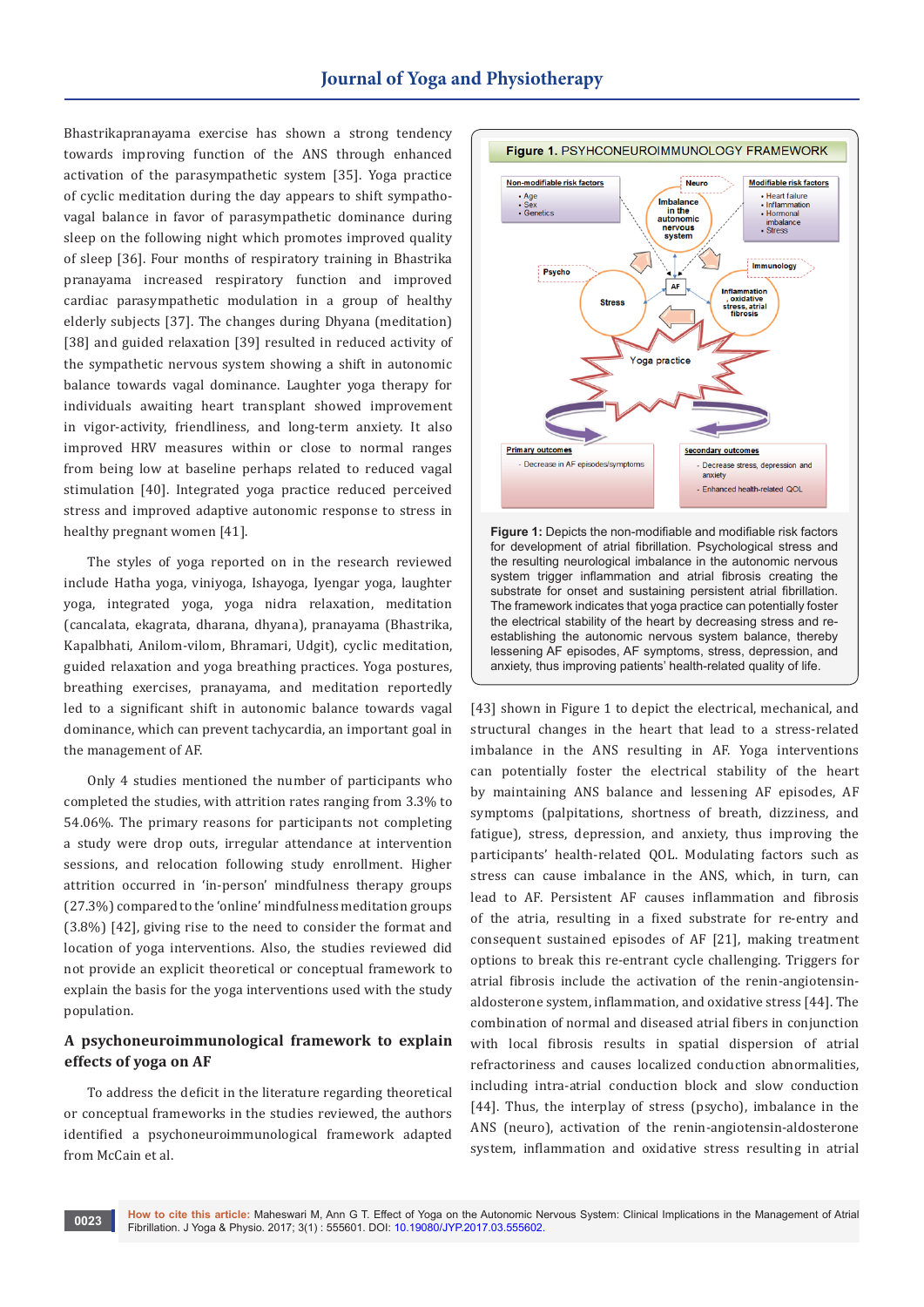fibrosis (immuno) triggers AF and creates a substrate for persistent AF. Mind-body approaches use the concept of body and self-awareness to promote rechanneling of energy within the body thereby maintaining an internal balance. This mindbody balance can further reduce [47] psychological stressors that are important modulating factors in AF and modulate the ANS to parasympathetic dominance in maintaining a stable myocardium, thereby preventing arrhythmias.

#### **Conclusion**

Even though the time span of the yoga interventions reported in the studies reviewed ranged from a few minutes to months, all the studies demonstrated some beneficial effect in maintaining nervous system balance and significant impact on selected physiological and psychological factors, thereby improving the participants' overall QOL. Given its impact on modulating autonomic system balance and reducing psychological stress, selected styles of yoga might be considered as cost-effective complementary health approaches in managing AF episodes and symptoms. Further rigorous study is warranted to clarify further the specific mechanisms involved in the use of yoga in patients diagnosed with AF.

#### **References**

- 1. [Savelieva I, John Camm A \(2004\) Atrial fibrillation and heart failure:](https://www.ncbi.nlm.nih.gov/pubmed/15450275)  [Natural history and pharmacological treatment. Europace 5\(S1\): S5-](https://www.ncbi.nlm.nih.gov/pubmed/15450275)  $S19$
- 2. [Kannel WB, Wolf PA, Benjamin EJ, Levy D \(1998\) Prevalence, incidence,](https://www.ncbi.nlm.nih.gov/pubmed/9809895)  [prognosis, and predisposing conditions for atrial fibrillation:](https://www.ncbi.nlm.nih.gov/pubmed/9809895)  [Population-based estimates. The American Journal of Cardiology](https://www.ncbi.nlm.nih.gov/pubmed/9809895)  [82\(8A\): 2N-9N.](https://www.ncbi.nlm.nih.gov/pubmed/9809895)
- 3. [Kumar P, Mounsey JP \(2012\) Early recurrences are not always](http://onlinelibrary.wiley.com/doi/10.1111/j.1540-8167.2012.02416.x/abstract)  [benign after catheter ablation of atrial fibrillation: Do we need to](http://onlinelibrary.wiley.com/doi/10.1111/j.1540-8167.2012.02416.x/abstract)  [reassess the need for a blanking period?. Journal of Cardiovascular](http://onlinelibrary.wiley.com/doi/10.1111/j.1540-8167.2012.02416.x/abstract)  [Electrophysiology 23\(12\): 1302-1303.](http://onlinelibrary.wiley.com/doi/10.1111/j.1540-8167.2012.02416.x/abstract)
- 4. [Themistoclakis S, Schweikert RA, Saliba WI, Bonso A, Rossillo A, et](https://www.ncbi.nlm.nih.gov/pubmed/18325850)  [al. \(2008\) Clinical predictors and relationship between early and late](https://www.ncbi.nlm.nih.gov/pubmed/18325850)  [atrial tachyarrhythmias after pulmonary vein antrum isolation. Heart](https://www.ncbi.nlm.nih.gov/pubmed/18325850)  [Rhythm 5\(5\): 679-685.](https://www.ncbi.nlm.nih.gov/pubmed/18325850)
- 5. [Choi JI, Pak HN, Park JS, Kwak JJ, Nagamoto Y, et al. \(2010\) Clinical](http://onlinelibrary.wiley.com/doi/10.1111/j.1540-8167.2010.01831.x/abstract)  [significance of early recurrences of atrial tachycardia after atrial](http://onlinelibrary.wiley.com/doi/10.1111/j.1540-8167.2010.01831.x/abstract)  [fibrillation ablation. Journal of Cardiovascular Electrophysiology](http://onlinelibrary.wiley.com/doi/10.1111/j.1540-8167.2010.01831.x/abstract)  [21\(12\): 1331-1337.](http://onlinelibrary.wiley.com/doi/10.1111/j.1540-8167.2010.01831.x/abstract)
- 6. [Hansson A, Madsen-Härdig B, Olsson SB \(2004\) Arrhythmia-provoking](https://bmccardiovascdisord.biomedcentral.com/articles/10.1186/1471-2261-4-13)  [factors and symptoms at the onset of paroxysmal atrial fibrillation:](https://bmccardiovascdisord.biomedcentral.com/articles/10.1186/1471-2261-4-13)  [A study based on interviews with 100 patients seeking hospital](https://bmccardiovascdisord.biomedcentral.com/articles/10.1186/1471-2261-4-13)  [assistance. BMC Cardiovascular Disorders 4: 13.](https://bmccardiovascdisord.biomedcentral.com/articles/10.1186/1471-2261-4-13)
- 7. [Mattioli AV, Bonatti S, Zennaro M, Mattioli G \(2005\) The relationship](https://www.ncbi.nlm.nih.gov/pubmed/15878557)  [between personality, socio-economic factors, acute life stress and the](https://www.ncbi.nlm.nih.gov/pubmed/15878557)  [development, spontaneous conversion and recurrences of acute lone](https://www.ncbi.nlm.nih.gov/pubmed/15878557)  [atrial fibrillation. Europace 7\(3\): 211-220.](https://www.ncbi.nlm.nih.gov/pubmed/15878557)
- 8. [Streeter CC, Gerbarg PL, Saper RB, Ciraulo DA, Brown RP \(2012\) Effects](https://www.ncbi.nlm.nih.gov/pubmed/22365651)  [of yoga on the autonomic nervous system, gamma-aminobutyric](https://www.ncbi.nlm.nih.gov/pubmed/22365651)[acid, and allostasis in epilepsy, depression, and post-traumatic stress](https://www.ncbi.nlm.nih.gov/pubmed/22365651)  [disorder. Medical Hypotheses 78\(5\): 571-579.](https://www.ncbi.nlm.nih.gov/pubmed/22365651)
- 9. [Go AS, Hylek EM, Phillips KA, Chang Y, Henault LE, et al. \(2001\)](https://www.ncbi.nlm.nih.gov/pubmed/11343485)  [Prevalence of diagnosed atrial fibrillation in adults: National](https://www.ncbi.nlm.nih.gov/pubmed/11343485)

[implications for rhythm management and stroke prevention: The](https://www.ncbi.nlm.nih.gov/pubmed/11343485)  [AnTicoagulation and Risk Factors in Atrial Fibrillation \(ATRIA\) study.](https://www.ncbi.nlm.nih.gov/pubmed/11343485)  The Journal of the American Medical Association 285(18): 2370-2375.

- 10. [Gehi AK, Sears S, Goli N, Walker TJ, Chung E, et al. \(2012\)](https://www.ncbi.nlm.nih.gov/pubmed/22429764)  [Psychopathology and symptoms of atrial fibrillation: implications for](https://www.ncbi.nlm.nih.gov/pubmed/22429764)  [therapy. Journal of Cardiovascular Electrophysiology 23\(5\): 473-478.](https://www.ncbi.nlm.nih.gov/pubmed/22429764)
- 11. [Mirza M, Strunets A, Shen WK, Jahangir A \(2012\) Mechanisms of](https://www.ncbi.nlm.nih.gov/pmc/articles/PMC3610528/)  [arrhythmias and conduction disorders in older adults. Clinics in](https://www.ncbi.nlm.nih.gov/pmc/articles/PMC3610528/)  [Geriatric Medicine 28\(4\): 555-573.](https://www.ncbi.nlm.nih.gov/pmc/articles/PMC3610528/)
- 12. [Paquette M, Roy D, Talajic M, Newman D, Couturier A, et al. \(2000\) Role](https://www.ncbi.nlm.nih.gov/pubmed/11018197)  [of gender and personality on quality-of-life impairment in intermittent](https://www.ncbi.nlm.nih.gov/pubmed/11018197)  atrial fibrillation. [The American Journal of Cardiology 86\(7\): 764-768.](https://www.ncbi.nlm.nih.gov/pubmed/11018197)
- 13. [Dorian P, Jung W, Newman D, Paquette M, Wood K, et al. \(2000\)](https://www.ncbi.nlm.nih.gov/pubmed/11028487)  [The impairment of health-related quality of life in patients with](https://www.ncbi.nlm.nih.gov/pubmed/11028487)  [intermittent atrial fibrillation: Implications for the assessment of](https://www.ncbi.nlm.nih.gov/pubmed/11028487)  [investigational therapy. Journal of the American College of Cardiology](https://www.ncbi.nlm.nih.gov/pubmed/11028487)  [36\(4\): 1303-1309.](https://www.ncbi.nlm.nih.gov/pubmed/11028487)
- 14. [Thrall G, Lane D, Carroll D, Lip, GYH \(2006\) Quality of life in patients](https://www.ncbi.nlm.nih.gov/pubmed/16651058)  [with atrial fibrillation: A systematic review.](https://www.ncbi.nlm.nih.gov/pubmed/16651058) The Am J Med 119(5): 448.
- 15. [Kim MH, Johnston SS, Chu BC, Dalal MR, Schulman KL \(2011\)](https://www.ncbi.nlm.nih.gov/pubmed/21540439)  [Estimation of total incremental health care costs in patients with atrial](https://www.ncbi.nlm.nih.gov/pubmed/21540439)  [fibrillation in the United States. Circulation: Cardiovascular Quality](https://www.ncbi.nlm.nih.gov/pubmed/21540439)  [and Outcomes 4\(3\): 313-320.](https://www.ncbi.nlm.nih.gov/pubmed/21540439)
- 16. [Coyne KS, Paramore C, Grandy S, Mercader M, Reynolds M, et al. \(2006\)](https://www.ncbi.nlm.nih.gov/pubmed/16961553)  [Assessing the direct costs of treating nonvalvular atrial fibrillation in](https://www.ncbi.nlm.nih.gov/pubmed/16961553)  [the United States. Value Health 9\(5\): 348-356.](https://www.ncbi.nlm.nih.gov/pubmed/16961553)
- 17. [Reynolds MR, Zimetbaum P, Josephson ME, Ellis E, Danilov T, et al.](https://www.ncbi.nlm.nih.gov/pubmed/19808491)  [al. \(2009\) Cost-effectiveness of radiofrequency catheter ablation](https://www.ncbi.nlm.nih.gov/pubmed/19808491)  [compared with antiarrhythmic drug therapy for paroxysmal atrial](https://www.ncbi.nlm.nih.gov/pubmed/19808491)  [fibrillation. Circulation: Arrhythmia and Electrophysiology 2\(4\):362-](https://www.ncbi.nlm.nih.gov/pubmed/19808491) [369.](https://www.ncbi.nlm.nih.gov/pubmed/19808491)
- 18. [Nault I, Miyazaki S, Forclaz A, Wright M, Jadidi A, et al. \(2010\) Drugs vs](https://academic.oup.com/eurheartj/article/31/9/1046/591721/Drugs-vs-ablation-for-the-treatment-of-atrial)  [ablation for the treatment of atrial fibrillation: The evidence supporting](https://academic.oup.com/eurheartj/article/31/9/1046/591721/Drugs-vs-ablation-for-the-treatment-of-atrial)  [catheter ablation. European Heart Journal 31\(9\): 1046-1054.](https://academic.oup.com/eurheartj/article/31/9/1046/591721/Drugs-vs-ablation-for-the-treatment-of-atrial)
- 19. [Chan PS, Vijan S, Morady F, Oral H \(2006\) Cost-effectiveness of radio](https://www.ncbi.nlm.nih.gov/pubmed/16781382)  [frequency catheter ablation for atrial fibrillation. Journal of American](https://www.ncbi.nlm.nih.gov/pubmed/16781382)  [College of Cardiology 47\(12\): 2513-2520.](https://www.ncbi.nlm.nih.gov/pubmed/16781382)
- 20. [He B, Scherlag BJ, Nakagawa H, Lazzara R, Po SS \(2012\) The intrinsic](https://www.ncbi.nlm.nih.gov/pmc/articles/PMC3385664/)  [autonomic nervous system in atrial fibrillation: A review. ISRN](https://www.ncbi.nlm.nih.gov/pmc/articles/PMC3385664/)  [Cardiology 2012: 490674.](https://www.ncbi.nlm.nih.gov/pmc/articles/PMC3385664/)
- 21. [Arora R \(2012\) Recent insights into the role of the autonomic nervous](https://www.ncbi.nlm.nih.gov/pmc/articles/PMC3607318/)  [system in the creation of substrate for atrial fibrillation: Implications](https://www.ncbi.nlm.nih.gov/pmc/articles/PMC3607318/)  [for therapies targeting the atrial autonomic nervous system.](https://www.ncbi.nlm.nih.gov/pmc/articles/PMC3607318/)  [Circulation: Arrhythmia and Electrophysiology 5\(4\): 850-859.](https://www.ncbi.nlm.nih.gov/pmc/articles/PMC3607318/)
- 22. [Amar D, Zhang H, Miodownik S, Kadish AH \(2003\) Competing](https://www.ncbi.nlm.nih.gov/pubmed/14522493)  [autonomic mechanisms precede the onset of postoperative atrial](https://www.ncbi.nlm.nih.gov/pubmed/14522493)  [fibrillation. Journal of American College of Cardiology 42\(7\): 1262-](https://www.ncbi.nlm.nih.gov/pubmed/14522493) [1268.](https://www.ncbi.nlm.nih.gov/pubmed/14522493)
- 23. [Patterson E, Po SS, Scherlag BJ, Lazzara R \(2005\) Triggered firing in](https://www.ncbi.nlm.nih.gov/pubmed/15922271)  [pulmonary veins initiated by in vitro autonomic nerve stimulation.](https://www.ncbi.nlm.nih.gov/pubmed/15922271)  [Heart Rhythm 2\(6\): 624-631.](https://www.ncbi.nlm.nih.gov/pubmed/15922271)
- 24. [McCraty R, Shaffer F \(2015\) Heart Rate Variability: New Perspectives](https://www.ncbi.nlm.nih.gov/pubmed/25694852)  [on Physiological Mechanisms, Assessment of Self-regulatory Capacity,](https://www.ncbi.nlm.nih.gov/pubmed/25694852)  [and Health Risk. Global Advances in Health and Medicine 4\(1\): 46-61.](https://www.ncbi.nlm.nih.gov/pubmed/25694852)
- 25. [Shaffer F, McCraty R, Zerr CL \(2014\) A heart is not a metronome:](https://www.ncbi.nlm.nih.gov/pmc/articles/PMC4179748/)  [an integrative review of hearts anatomy and heart rate variability.](https://www.ncbi.nlm.nih.gov/pmc/articles/PMC4179748/)  [Frontiers in Psychology 5: 1040.](https://www.ncbi.nlm.nih.gov/pmc/articles/PMC4179748/)
- 26. [Lakkireddy D, Atkins D, Pillarisetti J, Ryschon K, Bommana S, et al.](https://www.ncbi.nlm.nih.gov/pubmed/23375926)

**How to cite this article:** Maheswari M, Ann G T. Effect of Yoga on the Autonomic Nervous System: Clinical Implications in the Management of Atrial Fibrillation. J Yoga & Physio. 2017; 3(1) : 555601. DOI: [10.19080/JYP.2017.03.555602](http://dx.doi.org/10.19080/JYP.2017.03.555602)[.](http://dx.doi.org/10.19080/JYP.2017.02.555601) **<sup>0024</sup>**